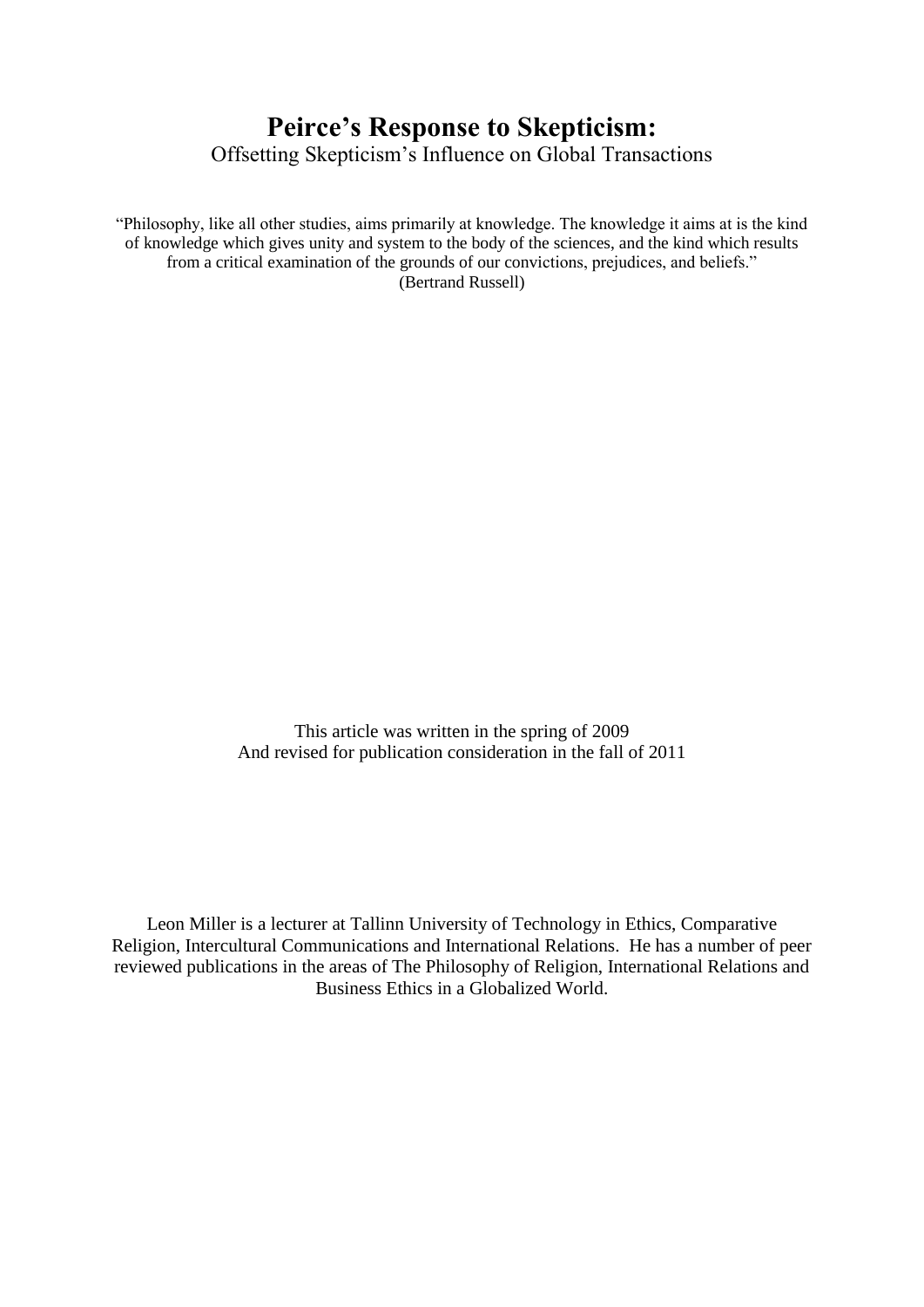## **Peirce's Response to Skepticism:** Offsetting Skepticism's Influence on Global Transactions

"Philosophy, like all other studies, aims primarily at knowledge. The knowledge it aims at is the kind of knowledge which gives unity and system to the body of the sciences, and the kind which results from a critical examination of the grounds of our convictions, prejudices, and

beliefs." (Bertrand Russell)

### **Abstract**

Hilary Putnam, in pointing out what is common to philosophical outlooks described as 'Pragmatist', once suggested that from its inception Pragmatism addresses the persistent problem of skepticism in the history of Western philosophy. Appearing in Western philosophy's earliest stages as Sophism skepticism continued to be an influential force in the history of philosophy well into the twentieth century in spite of the Kantian attempt to settle the issue of skepticism. Thus, formulating a response to skepticism has proven to be an arduous challenge even for philosophers as prestigious as Aristotle and Kant.

In spite of some of the most prestigious philosophers of the West attempting to address and settle the issue of skepticism it has continued to have an impact on philosophy and human interactions right up to today. C. S. Peirce recognized that there was a set of philosophical themes that were the dominant philosophical issues of his time that he was obliged to address. Foremost amongst these was the issue of skepticism plus its impact on human interactions, international transactions and the nature-human relationship. Peirce addressed and resolved these dominant philosophical issues of his time in a way that helps us deal with the most pressing issues of our time.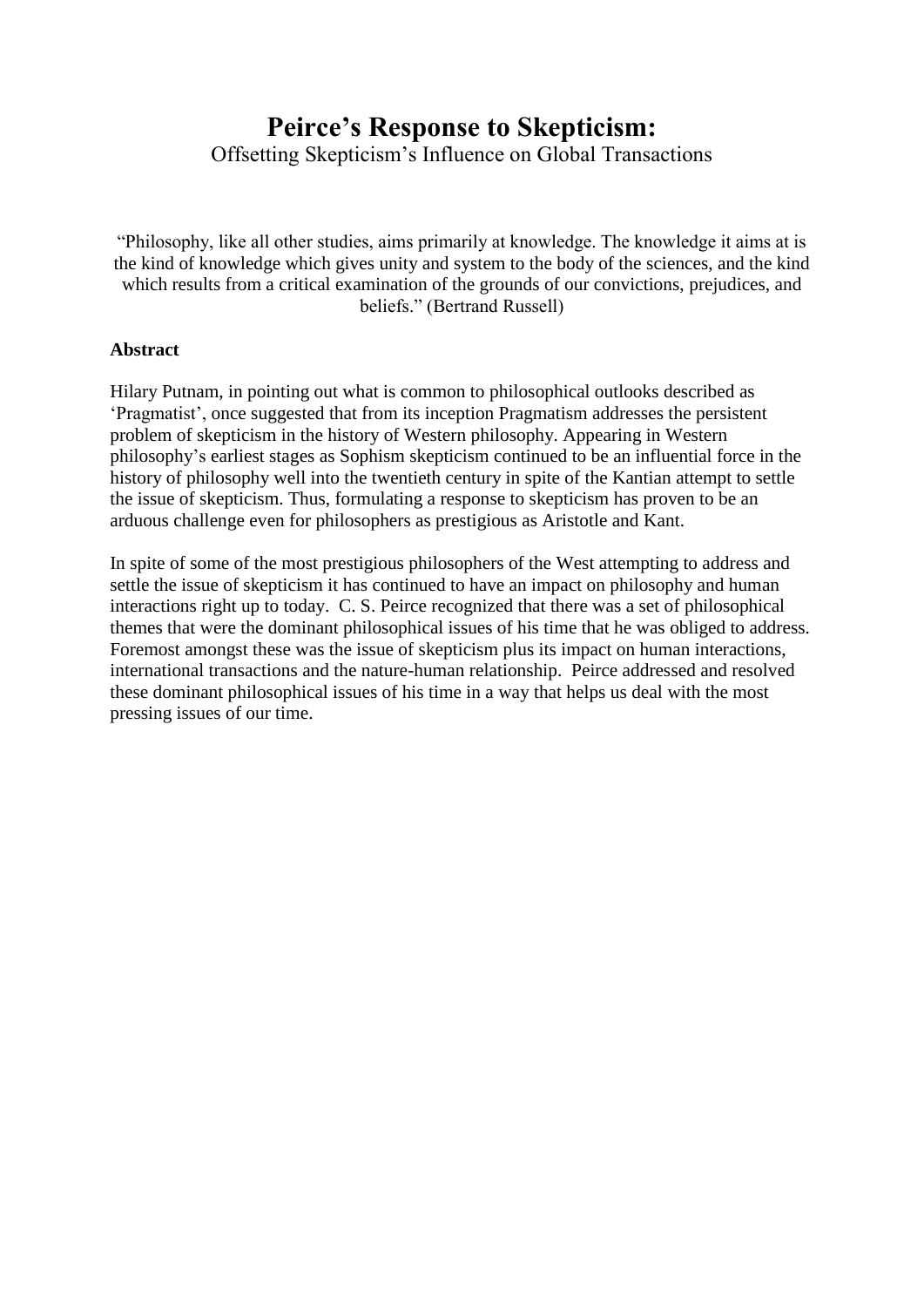#### **Introduction**

As is true to the aphorism, "The optimist is an idealist and the pessimist is a realist," skeptics have been proverbial pessimist in their understanding of what shapes interpersonal and international relations. In this respect skepticism has throughout history influenced a Realist perspective on human relations which allows for expediency overriding ethical considerations. Furthermore the influence of skepticism on Western philosophical thought has hampered progressing the hoped for Enlightenment aim of effectively managing humanity's social and economic problems. This has caused many scholars to realize that the desired global stability we are seeking demands addressing and resolving the impact of skepticism on philosophy, international relations and its current impact on the global arena. C. S. Peirce recognized the challenge of skepticism and responded with a philosophical perspective that addresses some of the most pressing issues of Western philosophy. His insights also play a role in contributing to realizing the hoped for stabilization of the global arena, improved human interactions and an improved nature-human relationship.

Hilary Putnam, in pointing out what is common to philosophical outlooks described as 'Pragmatist', once suggested that from its inception Pragmatism addresses the persistent problem of skepticism in the history of Western philosophy. Appearing in the earliest stages of Western philosophy as Sophism skepticism continued to be an influential force in the history of philosophy well into the twentieth century in spite of the Kantian attempt to settle the issue of skepticism. Thus, formulating a response to skepticism has proven to be an arduous challenge even for philosophers as prestigious as Aristotle and Kant.

In spite of some of the most prestigious philosophers of the West attempting to address and settle the issue of skepticism it has continued to have an impact on philosophy and human interactions right up to today. C. S. Peirce recognized that there was a set of philosophical themes that were the dominant philosophical issues of his time that he was obliged to address. Foremost amongst these was the issue of skepticism plus its impact on human interactions, international transactions and the nature-human relationship. Peirce addressed and resolved these dominant philosophical issues of his time in a way that helps us deal with the most pressing issues of our time.

The article points out the role of skepticism in the Western intellectual tradition with a special emphasis on how it influences notions of human interactions and international relations. Historically skepticism has been aligned with Realism (with its particular epistemology and ontology) as an approach to political economy (which is now referred to as global political economy). Peirce presents an alternative view of human interactions with a unique Pragmatist view of epistemology, ontology and teleology. Peirce's views contributed to new perspectives on discourse ethics and the teleological significance of the human relationship with the environment.

The first section of the article emphasizes how global interdependence creates the necessity of expanding Modernity's notion of atomistic autonomous agents by means of an inclusiveness of a global discourse ethic that will contribute to promoting the *global common good*. This section highlights Peirce's claim that preferred interactions facilitate shaping transactions into mutually beneficial outcomes. Peirce's approach to interactions stresses that interlocutors enter into deliberation with the understanding that reliable knowledge is socially constructed. This section of the article describes Peirce's contribution to this new perspective in his attempt to address the philosophical challenges of his day.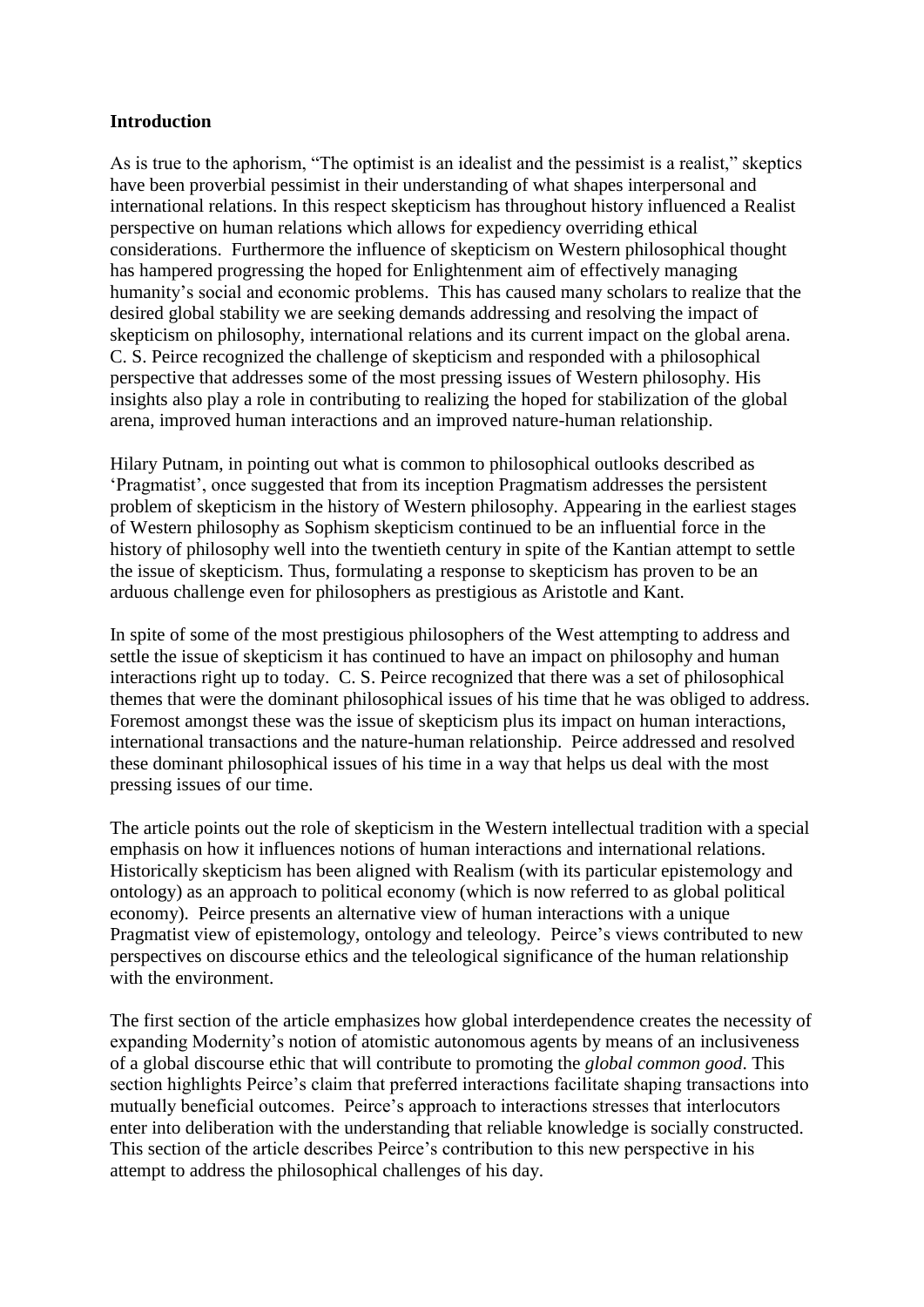The second section of the article goes into detail on the background of the philosophical issues that Peirce was challenged to address. This section of the article introduces the role of skepticism in shaping the history of philosophy. It explains why, according to Critical Theorists, skepticism had become so deep and so profound that some prominent scholars believe that Modernity's entire notion of human interactions (intercultural and toward the environment) along with much of its infrastructure must be deconstructed. Peirce addresses the problem of constructing reality in a way that enhances the human experience by redefining Kantian insights (especially concerning mutuality and discourse). This section concludes by explaining how Peirce's introduction of semiotics offers a unique, interactional approach to perceiving reality thus, resolving the problem of subject-other dualism.

The third section explores Peirce's understanding of how an interactional approach is the key to obtaining reliable knowledge thus knowledge more beneficial to the human experience. Peirce's interactive basis for epistemology reflects a commitment to an open ended and open minded sharing of viewpoints in an attempt to synthesize them into a more comprehensive basis of understanding reality. Peirce believed that inquiry is a process that produces empirically verifiable knowledge that is more likely to provide more beneficial results, provide results that promote more widespread agreement and reduces the annoyance of experiencing error. Through inquiry we gain the most accurate grasp of reality and as a result we understand the best response to its possibilities and challenges. Thus Peirce believed that reliable knowledge is socially constructed and with such reliable knowledge we are able to enhance human interactions (intersubjectively, institutionally, and with nature).

The fourth section of the article explores Peirce's claim that enhancement of the human experience and improving human interactions is a matter of accurately perceiving and responding to environmental signals. Peirce believed that the environment signals opportunities for increasing the scope of cooperative or more beneficial interactions which allows humans to be better-integrated beings. The founding of semiotics was an anticipation of the need to address the challenge of interdependence (or mutuality). This section of the article explains how Peirce contributes insights into mutuality with his notion of *confluence.*  A confluence results from the interaction of something 'out there' (in the environment) that stimulates an urge for interaction-by means of triggering an impression-that is sensed by something 'in here' (sensations and cognition). For Peirce the human impression of what is out there is mirrored by or reflected by something in here (humans apply the semiotic trilogy to processing phenomena: first is the projection of a signal, second the signal or sign makes an impression, and third the impression shapes a conceptual interpretation).<sup>1</sup>

The final section of the article provides a summary of how Peirce contributes to effectively managing the challenge of globalization. A special emphasis will be placed on explaining how Peirce's views contribute to new perspectives on communication theory and global discourse ethics. Of course any explanation of Peirce's contribution to communication theory must be thought of in terms of Peirce's vision of communication taking place on the basis of rational discourse. In addition mention must be made of the fact that Peirce's views on human interactions have developed into unique insights on the factors contributing to effective intercultural communications and how these factors contribute to improved human relations (improved IR). Thus the final section explains the connection between Peirce's interactive

<sup>&</sup>lt;sup>1</sup> Merrell, Floyd. (1997) *Peirce, Signs and Meaning*. Toronto, University of Toronto Press, 65.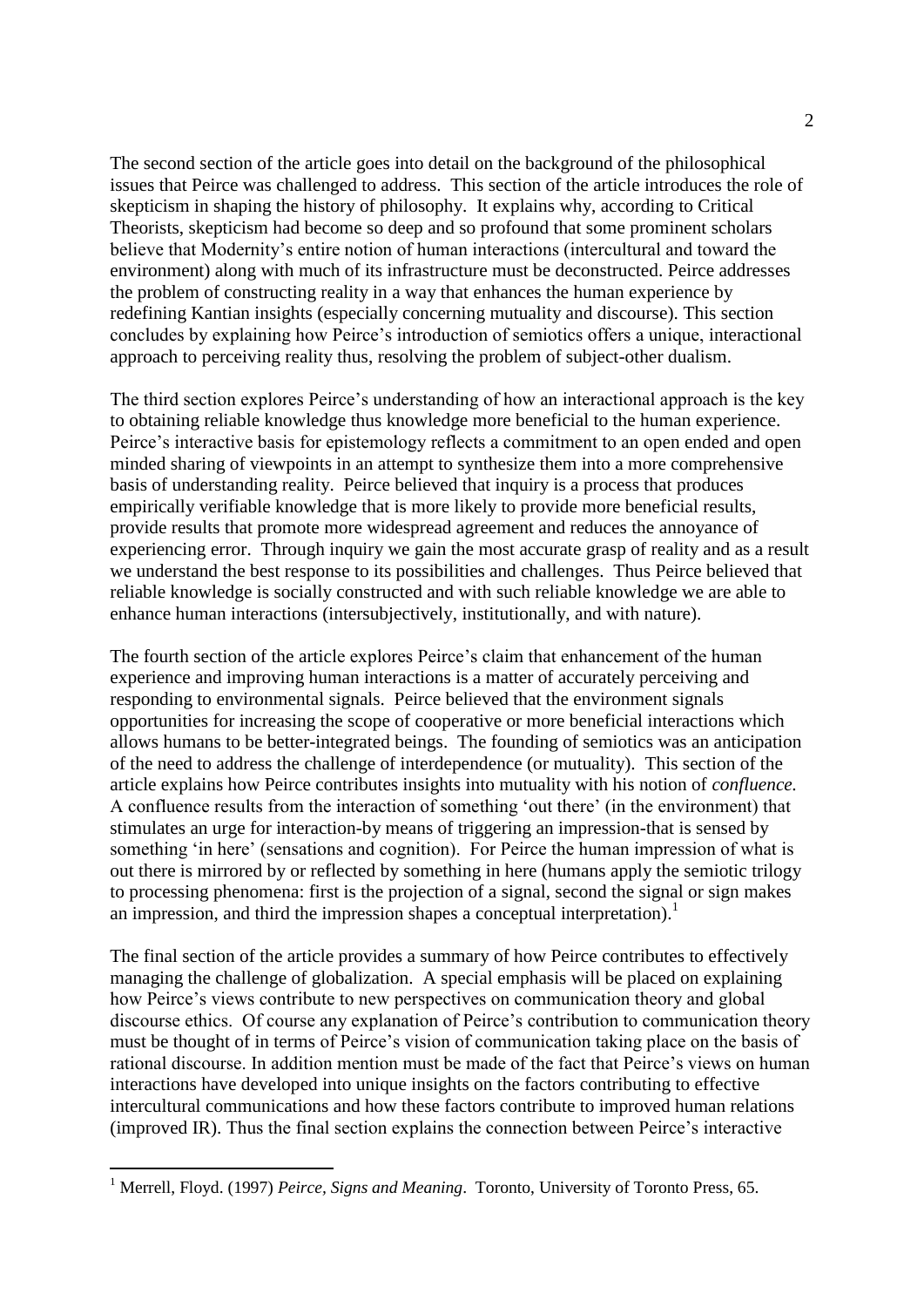semiotics and human interactions on a global scale.

#### **Globalization as an Outgrowth of Modernity (Enlightenment Philosophical Assumptions)**

Globalization advanced as one of the outgrowths of Enlightenment views and assumptions about Modernity. These foundational principles of Western Civilization have had tremendous impact on most of the world.In one way or another every nation, culture and tribal clan have found it necessary to make adjustments to the demands of Modernity. These basic assumptions are under scrutiny by many world cultures and are also being reconsidered by Europeans themselves. As a matter of fact, after surveying our 'Fin-de-siecle' peak-the debris of the  $20<sup>th</sup>$  century, philosophies which do not engage in questioning the fundamental concept of Modernity (rational autonomy) are considered marginal in regards to being relevant to our current most pressing issues.<sup>2</sup> A critical view of Modernity from the perspective of Peirce's Pragmatism is especially important if our theoretical views about international relations and globalization are to be able to include concerns about culture and values.

Globalization has heightened awareness of how much the motivation behind human interactions has economic, political, environmental and cultural repercussions that affect us all. We saw this dramatically in the recent financial crisis where we realized how much the ethical motivation behind financial decisions (made by key individuals in certain powerful positions) effect all of us individually, socially and nationally. Whether one identifies globalization as primarily driven by economics or as a new era phenomenon occurring in the context of information technology (that puts people around the globe in immediate contact) it is now clear that contemporary scholarship faces the challenge of putting globalization into a theoretical perspective that addresses the role of global political economy for safeguarding the global public interest, addresses the need for global justice and offers more theoretical insight on the newly emerging global discourse ethics.

Human discourse (as a founding element in human culture) has been intended throughout history to advance three primary concerns: the first is interactional (or enhancing how we relate), the second is material (enhancing human labor efforts thus enhancing the economy), and the third increasing our ability to effectively manage our relationship to the environment. I argue that human discourse still plays the same role it always has but now on a global scale. Thus the global scale of human discourse demands inclusiveness of a diologic approach to international relations. "Since our aim is to make discourse (or communication) more effective (or more intelligent), it seems reasonable to start with communication as it occurs in processes of *inquiry,* where the function of the norms of critical control is to make inquiry more successful in the sort of results it specifically aims at."<sup>3</sup>

Indeed the world system is in need of a communication ethic that will contribute to moving scholarship in international relations past its theoretical impasse or "Great Debates" (regarding whether or not international relations theory should be inclusive of Realism,

<sup>2</sup> Gutting, Gary. (1999) *Pragmatic Librealism and the Critique of Modernity*. Cambridge, UK, Cambridge University Press, 1.

<sup>&</sup>lt;sup>3</sup> Ransdell, Joseph. (2002) The Relevance of Peircean Semiotic To Computational Intelligence Augmentation. *Workshop on Computational Intelligence and Semiotics II*, 5:2.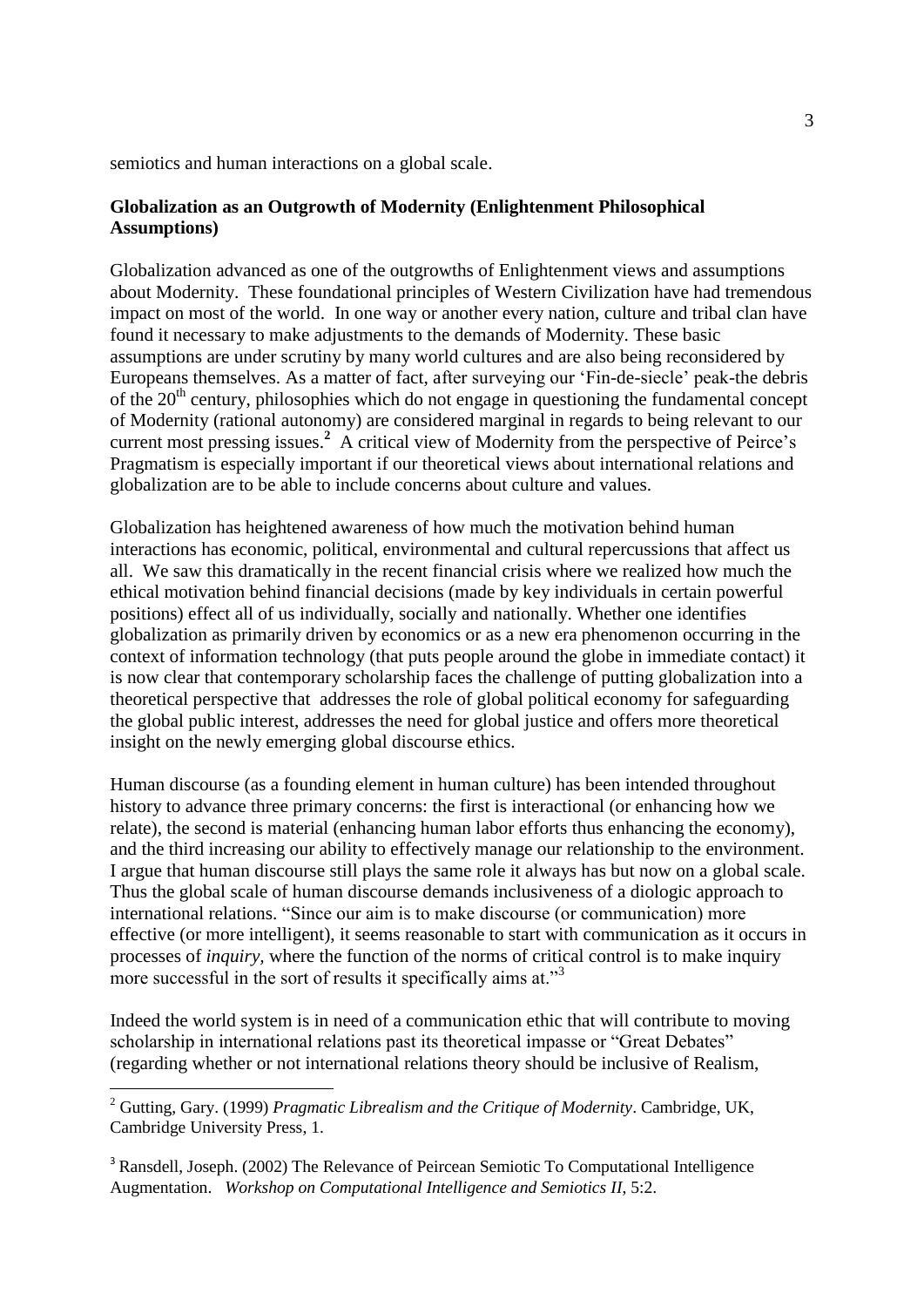Liberalism and Constructivism). The problem of the impasse in international relations scholarship is partially due to what is regarded as an incompatibility between the well calculated, quantitative methodology of positivism and the descriptive, interpretive, qualitative methodology of the social sciences. The Western approach to international relations has been shaped by the way that Enlightenment concepts of ontology have influenced political philosophy. By investigating the ontological assumptions that are embedded within the dominant systems driving Western globalization we better understand the roots of the differences that influence the theoretical debates in international relations.

A preferred approach to interactions stresses that interlocutors enter into deliberation with the intention of shaping transactions into mutually beneficial outcomes. Such an approach to interactions stresses that the nature of relationships is determined in the process of dialogue. A diologic approach to interaction is based on the premise that reliable knowledge allows agents to accurately appraise the factors affecting the encounter so that actions can be directed toward what is best for enhancing the relationship, increasing mutual benefits, increasing understanding and increasing cooperation. With the stress on the social construction of knowledge, and knowledge as power, relationships are not seen as contests of power. With this perspective the notion of competing interests is transformed by means of a process that calls for constructing mutually preferred outcomes. This approach shifts the focus of intercultural transactions away from conflicts due to power and conflicts due to apparent interest clashes. With this approach to intercultural relations the global arena will not be anarchic, nor only interest driven but also value driven.

Norbert Wiley argues that Peirce contributes to resolving contemporary controversies because he tempers "A dog eat dog view of evolution with a reformed culturally or socially based view of evolution."<sup>4</sup> Wiley believes that Peirce's appeal to contemporary Critical Theorists is due to the fact that "His logic is strongly anti-foundational, and his epistemology is thoroughly social."<sup>5</sup> In fact Peirce suggests that "Cultures differ from each other depending on the specific details of how their dialogical and semiotic processes have proceeded. This influenced such thinkers as Estonian scholar Juri Lotman (amongst other international scholars) to define culture in semiotic terms."<sup>6</sup> "Peirce's perspective provides an explanation of how societies can differ from each other without any of them necessarily being better or more valid than others."<sup>7</sup> Thus Peirce's ideas encouraged a relativistic approach to viewing other cultures (or a non hierarchical way of regarding *others*). It is in this sense that Peirce anticipates a Constructivist approach to intercultural relations.

Initially globalization and Modernity's notion of development were spurred on by Enlightenment convictions regarding expanding markets, progress and development. Market Liberalism views relationships as occurring between agents who are engaged in an endeavor to make rational choices that will maximize utility. However Liberalism adds that

5 Ibid., 28.

 $\overline{a}$ 

6 Ibid., 30.

 $<sup>7</sup>$  Ibid., 31.</sup>

<sup>4</sup> Wiley, Norbert. (2005) Peirce and the founding of American sociology. *Journal of Classical Sociology*. Vol. 6: No. 1, 24.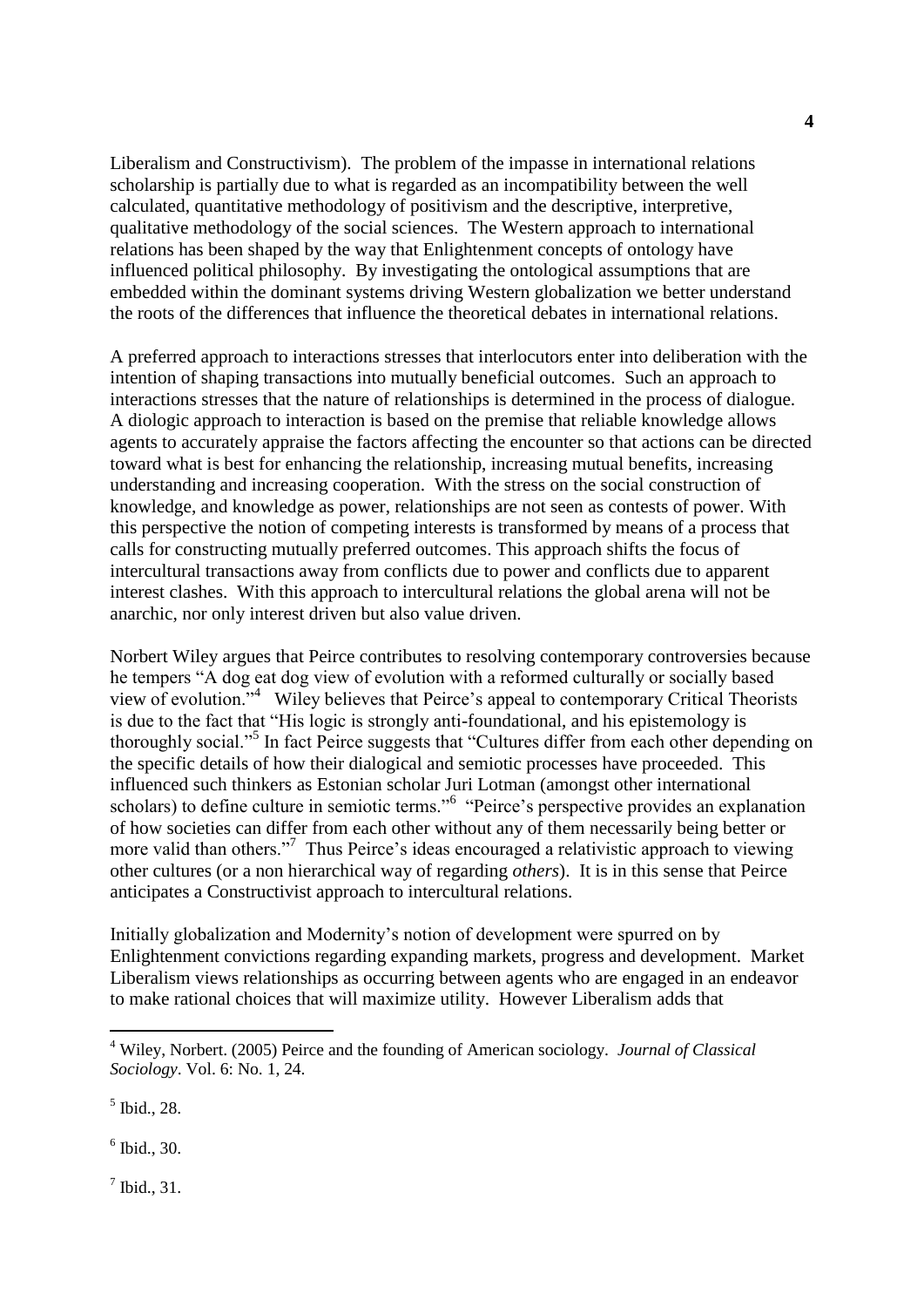transnational agents value the utility of cooperation (especially in terms of regional or global cooperation in such areas as human rights, world health in response to virus threats, environmental protection, space exploration, telecommunications and free trade). Pragmatism contributes to making Liberalism more attractive (as an alternative to Realism) by providing a perspective that is inclusive of a *Theory of Communicative Action*. By applying "Communicative Action political actors do not simply bargain based on fixed preferences and relative power; they may also argue questioning their own beliefs and preferences; remaining open to persuasion and to the power of the better argument."<sup>8</sup> 

C. S. Peirce's critical analysis of Enlightenment assumptions contributed significant insights that have practical value for helping humanity today experience more desirable outcomes (in regards to human interactions in our domestic societies, in global interactions, and environmentally). Peirce does this while in the process of founding Pragmatism.Blasco José Sobrinho (in his book describing how Peirce's ideas contribute to managing the challenge of globalization and global interdependence) defines Pragmatism as the study of how communicative cooperation constructs conceptions of synergistic socialization.<sup>9</sup>

To fully grasp the significance Peirce's philosophy holds for addressing issues of globalization one must appreciate what a reconciliation of classical, Enlightenment and a Critical Theorist approach to philosophy would mean for better managing the challenges of globalization (especially if such a reconciled philosophical position was also blended into a perspective that is highly compatible with Eastern philosophical views). Pragmatism offers such reconciliation by transcending the communication, epistemological, teleological and ontological barriers that have hindered cooperating to realize more satisfactory results. The claim of its relevance is grounded on the fact that its insights are applied to "Industry, business, technology, intelligence organizations, and the military; plus it has resulted in the establishment of a substantial number of agencies, institutes, businesses, and laboratories in which ongoing research into and development of Peircean concepts are being vigorously undertaken $^{10}$ 

The turn of the century (from the  $19<sup>th</sup>$  to the  $20<sup>th</sup>$ ) is marked by a paradigm shift that we are now experiencing the full impact of. Peirce contributed to that shift with his founding of Pragmatism and its focus on a type of dialogical approach to knowledge. Peirce believed that the pursuit of trustworthy knowledge (that he called "inquiry") is an ongoing process, relational, and that participants enter the process with no predrawn conclusions. In spite of Peirce's enormous contribution (founding Pragmatism and contributing to the founding of semiotics) some contemporary scholars criticize Peirce for not having gone far enough in endorsing relativism. However one must keep in mind that Peirce was obliged to address issues from the perspective of the concerns that were dominate in relationship to the established paradigm during his time. His writing demonstrated a depth of understanding of

<sup>&</sup>lt;sup>8</sup> Pollack, Mark. (2005) Theorizing the European Union: International Organization, Domestic Polity, or Experiment in New Governance? *The Annual Review of Political Science***,** Vol. 8, 387.

<sup>9</sup> Sobrinho, Blasco, Jose. (2001) *Signs, Solidarities, and Sociology.* Oxford, England, Rowman and Littlefield Publishers, 30.

<sup>10</sup> Burch, Robert, (*2010)* Charles Sanders Peirce. *The Stanford Encyclopedia of Philosophy. (*Zalta, Edward N. Ed.).15:1.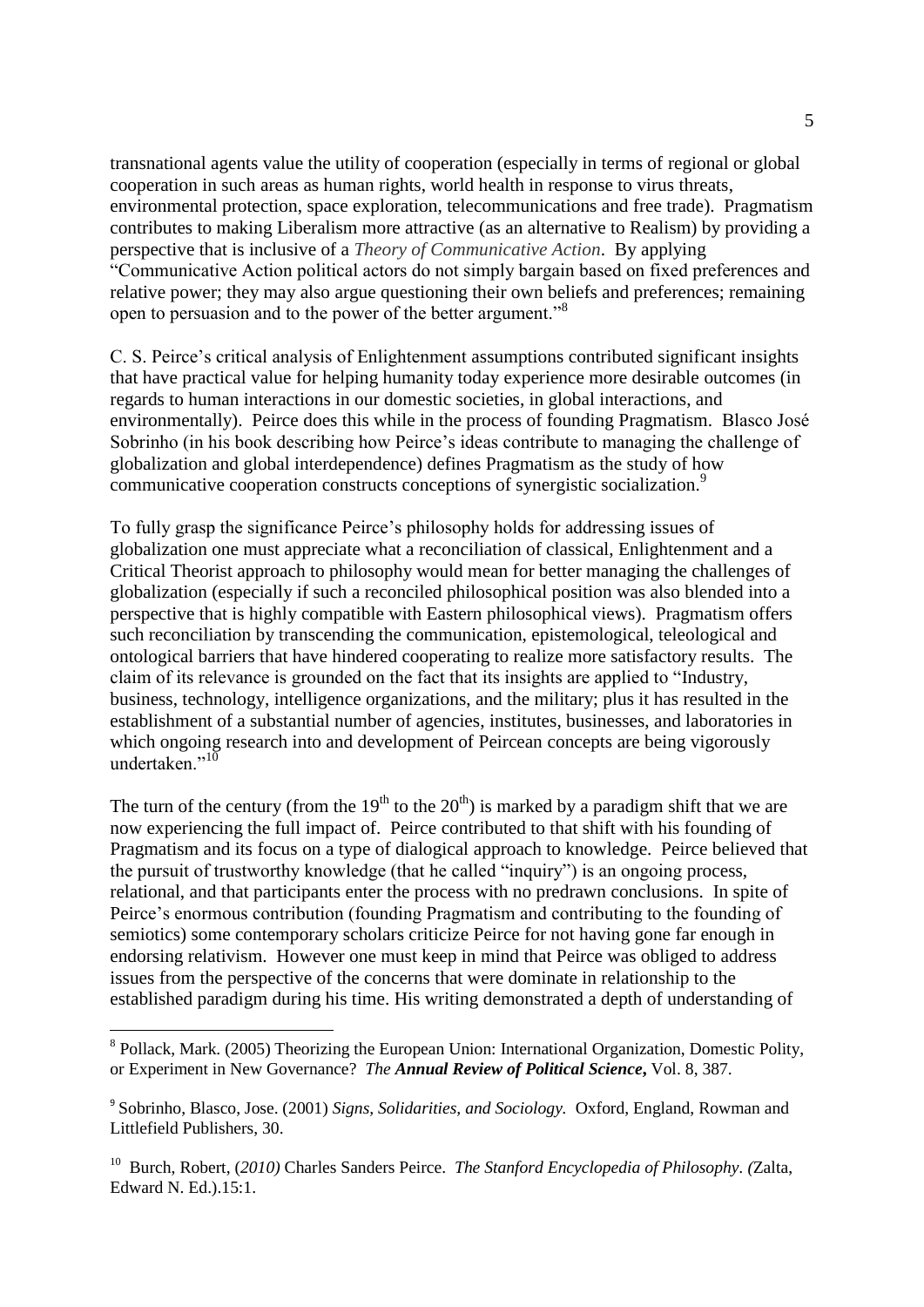issues related to the established paradigm that needed to be resolved. Peirce's insight into these vital issues enabled him to contribute to and progress philosophy in a way that helps us today deal with some of our most pressing concerns.

Thus to get a clearer picture of the wealth of insight that Peirce contributes to advancing our understanding of epistemology, logic, semiotics, ethics, communication, perception, and aesthetics one must consider the historical context he was writing in and the dominant paradigm of that historical period. By tracing the philosophical developments leading up to Peirce's position one can see how Pragmatism grows out of his effort to address the dominant and crucial issues of his time in ways that resolve some of the controversies connected with the established paradigm. At the time of Peirce's writing the philosophical perspectives that determined the established trend in philosophical discourse were French Rationalism with insistence on reason, British materialism (insisting on empiricism) and German Idealism (including a reaction by Kant and his *Critique of Pure Reason*). By understanding the philosophical backdrop that Peirce was obliged to grapple with we can see more clearly how Peirce contributes to insights that are valuable from the viewpoint of our day and time.

### **The Historical Background of the Philosophical Issues Peirce was Challenged to Address**

Aristotle (a proponent of the study of existence by means of observation thus more empirically minded than Socrates and Plato) continues to be a towering figure in philosophy because of the continuing significance of his insights into what produces human well-being and flourishing. He did this by exploring both the individual and the individual in social relations. He promoted the development of a certain type of character by means of what is called "Virtue Ethics." He believed that the development of such a character affords the experience of "eudaimonia" (eudaimonia is one aspect of Artistcle's insight into what promotes happiness, integrity, improved social relations, human well-being, human flourishing and an understanding of the teleological significance of natural processes). He thought of the manifestation of these qualities in relational terms, "The individual then is not self-sufficing; and therefore the individual is like a part in relation to the whole.<sup>"11</sup> In other words (similar to what Confucius conceived) Aristotle thought that *Virtue* would be manifested in the individual character but such an individual character would lay the foundation for household relationships and social interactions.

"Aristotle's central concern was to address the issue of skepticism that he was faced with in his day (especially from the arguments of the Sophists who claimed that those in positions of power attempt to create systems that justify their using power to enhance self-interest)."<sup>12</sup> Aristotle recognized the possibility that self-interest (instrumental desires) could be a primary motivational factor for individual pursuits. He warned that this is accompanied with a tendency toward tyranny, a debilitated society and ineffective economic strategies. Thus, Aristotle believed that a thriving polis could not be achieved with leadership inclined to the pursuit of instrumental desires. This is why he proclaims that of all the possible political

<sup>&</sup>lt;sup>11</sup> Aritotle, (1996) *The Politics and The Constitution of Athens*. Cambridge, UK, Cambridge University Press, 14.

<sup>12</sup> Johnston, Ian. (1997) Lecture on Aristotle's Nicomachaean Ethic*. Liberal Studies Lecture 301*. B:1.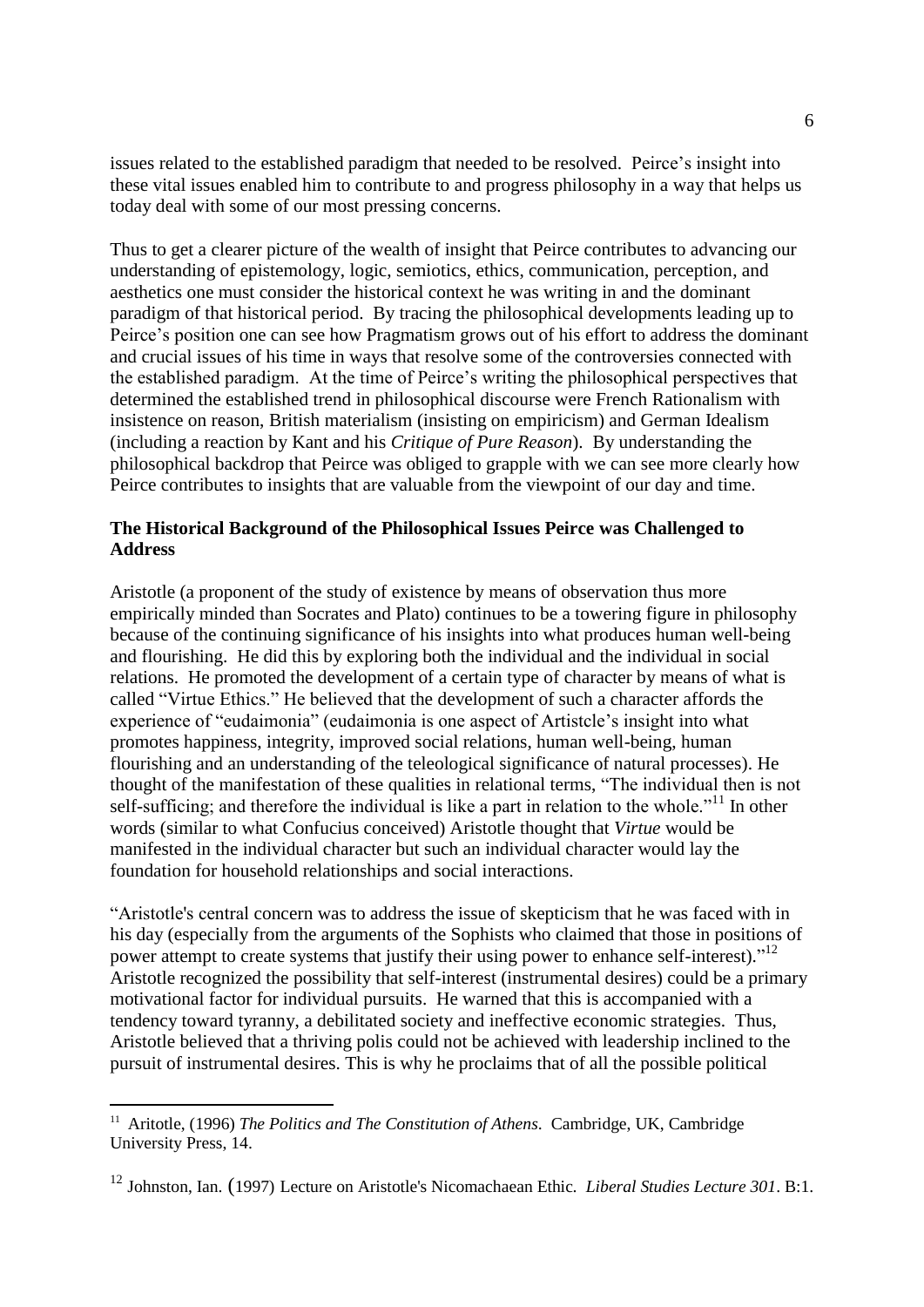arrangements he prefers "rule of law" and he believed that "The pursuit of trade merely for sake of amassing wealth is justly censured."<sup>13</sup> He was certain that self-interest as the basis of economic exchange could not lead to happiness because "It never finds a point of satisfaction since the means of gratifying them are without limit."<sup>14</sup>

Because Aristotle establishes a connection between economics and politics an argument can be made that the study of political economy began with him. Aristotle's comparison of economic relations with the household implies that although economics (for both the household and the polis) involves the material activities of production, consumption and exchange which are economic, its fundamental connections are relational. Because his economics are based on the household model one could argue that Aristotle stresses a connection between economics, solidarity, social responsibility and interdependence. In other words although Aristotle saw economics as a means of maximizing utility he thought of utility more in value terms rather than in material terms. It should also be noted that Aristotle makes numerous references to what is natural as a means for determining the value of an action (in Book I, chapters 8-10 of Politics he is referring to political economy however this section also reflects his thoughts concerning *Natural Law* in addition to politics and economics).

Aristotle viewed nature as definitely expressing teleological intention. His teleological view held that natural phenomena are determined not only by mechanical causes but by an overall intentionality that is manifest in the fact that nature's interactions occur with telos or purpose. Aristotle believed that all things (especially all organic things) exist with the ontological necessity of maintaining integrity without which they will begin to deteriorate (this includes both individuals and societies). On the basis of this claim one could argue that realizing one's full potential (*entelechy)* for happiness, flourishing and well-being are based on understanding the teleological significance of human interactions (intersubjective and with nature). Aristotle's naturalism prompted him to claim that knowledge is intended to increase our understanding of the teleological significance of natural processes plus to enhance our participation in natural processes.<sup>15</sup>

Aristotle proposed that philosophy (*Philo* meaning love for and *Sophia* meaning wisdom or reliable knowledge) is the pursuit of understanding causes (*aitia*) and principles (*archai*). For Aristotle we learn about "Being (*ousia)* qua Being (*ousia)*." It is in this respect that the initial phases of Western science and philosophy (in alignment with classical Aristotelian Scholastic Realism) was an inquiry into the world's own fundamental structural categories.

The Age of Reason was born out of a resurgence of "The First Philosophy" which sparked new ways of thinking about the nature of the universe and new ways of understanding the role

<sup>&</sup>lt;sup>13</sup> Aritotle, (1996) *The Politics and The Constitution of Athens*. Cambridge, UK, Cambridge University Press, 25.

<sup>14</sup> Ibid., 24.

<sup>15</sup> Falcon, Andrea. (2005) *Aristotle and the Science of Nature: Unity Without Uniformity.* Cambridge, UK, Cambridge University Press, 16.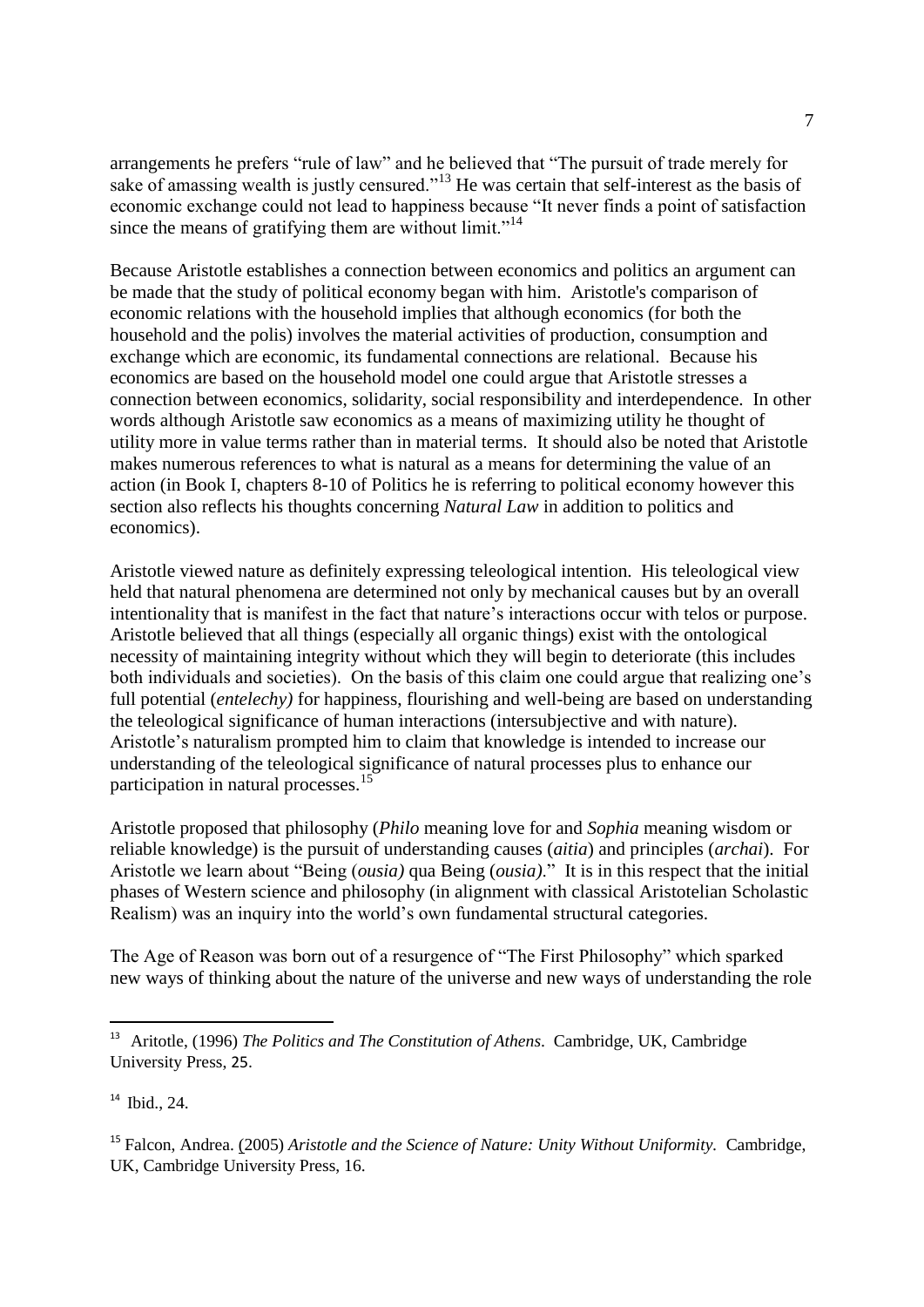of authority in relationship to the individual and communities. Inspired by recent translations of Aristotle the former views on authority and dogmatic views of existence were transformed by Medieval Philosophers who increasingly adopted "metaphysical realism" as an alternative to religious transcendentalism. The revival of Aristotle's works allowed scholars to draw insights from his ideas on the relationship between politics, economics and what is natural. As a result of this Aristotle is credited with establishing the fundamental ideas behind natural law.

To fully grasp the legacy we today are obliged to grapple with and advance in a progressive way one must understand the significance of the challenge to Aristotle's Scholastic Realism that was imposed by René Descartes' claim "Cogito ergo sum." Descartes (also recognizing a need to address skepticism) aided the transition from religious authority to freedom of conscious by offering the world a philosophy he thought was compatible with rationalism, the emerging world of science and also the traditional Christian faith. This attempted reconciliation resulted from the elevated position he gave to human reasoning. However as a mathematician he emphasized reason over Hume's approach to eliminating doubt by means of materialism. Descartes gave his readers the impression that mind (in dualistic dichotomy with the body) is that part of the human being that provides a link with transcendental being, the ideal level of being, or Divine being.

Descartes doubted that evidence from the senses provides a reliable source of information about reality. His doubt in regards to sense perception, accompanied with his certainty that Rationalism is the key to the desired Enlightenment of the European individual and society, were the impetus behind his intention to establish a solid basis for epistemology. However what Descartes initiated was more than the suggestion of the connection between elevated human consciousness and Enlightenment. He ushered in the Western conception of an individual that is self liberated from the restrictions of Medieval social structures. "Descartes' refusal of tradition is connected therefore to the emergence of the individual subject. Cartesian thought establishes the centrality of the subject, thus subjectivism. Cartesianism not only marks the emergence of the subject as central to epistemology but as well the subject is central in terms of one's own sentiments."<sup>16</sup> Ultimately Descartes' solitary individual becomes an ethereal mind cut off from physical grounding (from the biological aspects of the self and from fully appreciating the essential human connection with nature).

Thus Modernity initiates a grounding of assurance on the autonomous individual who is able to apply "rational choice" to what was best for development. In this respect Descartes has to be credited with influencing what becomes the hallmark of Western civilizationindividualism. The emancipated Western individual becomes an *autonomous self-reference* who subsequently is empowered to the extent of possessing political sovereignty. Descartes lived at a time when the political and economic prospects of globalization were just being envisioned. His emancipated individual began shaping a global reality (under the influence of Hobbes' ontology where one has to be skeptical of the real intentions of others) with the view that global development proceeds as inevitable progress. The new world order would be built on scientific, political and economic principles adhering to mechanistic determinism, man over nature (advanced cultures over cultures lacking development) and mind over body (or

<sup>16</sup> Benjamin, Andrew. (1977) Eisenman and the Housing of Tradition. *Rethinking Architecture: A Reader in Cultural Theory*. (Leach, Neil. Ed.) New York, Routledge, 288.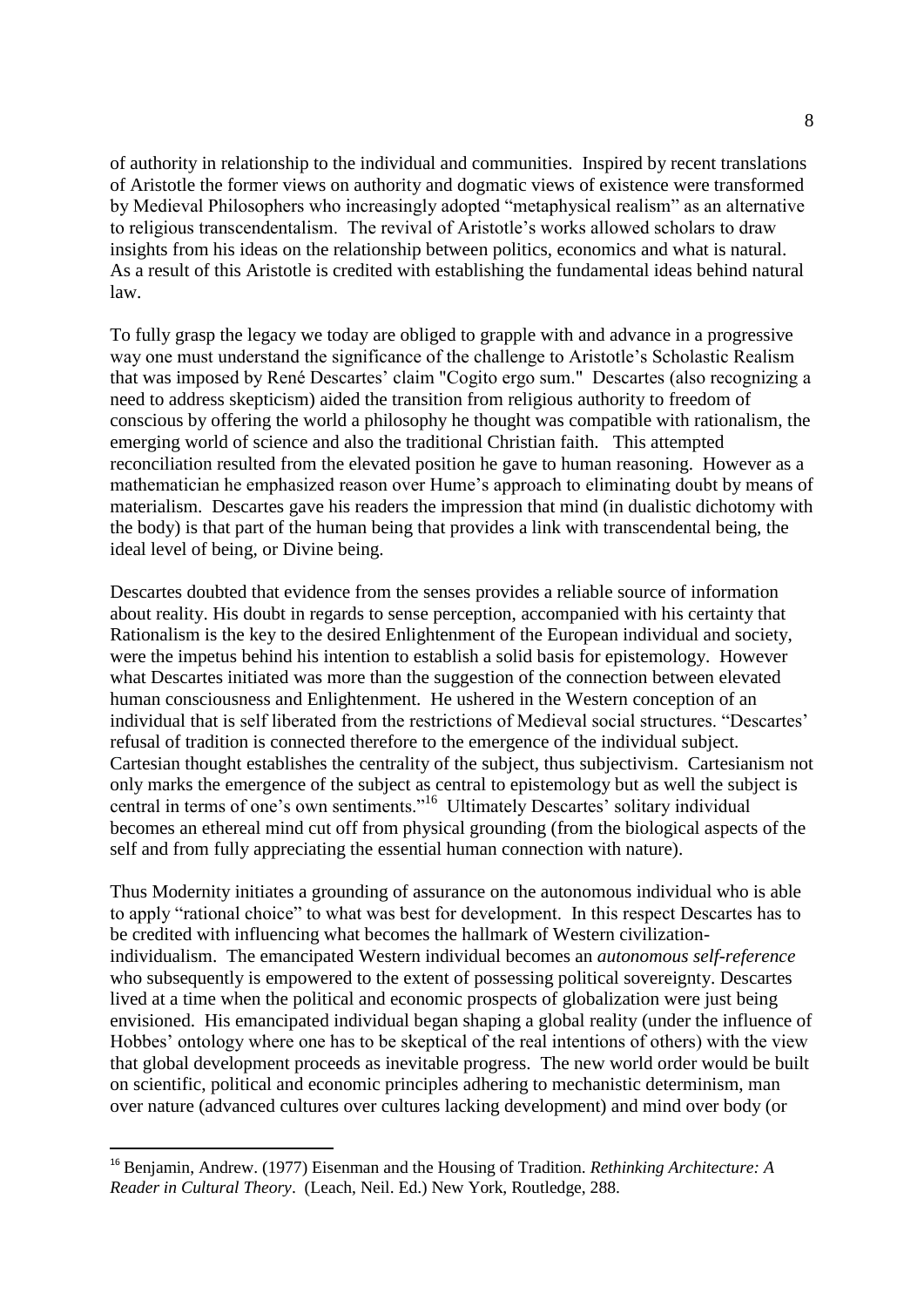reason over intuition). These concepts have subsequently been noted to result in a fragmentation of the individual who is not firmaly grounded by the senses (due to the bodymind split) and as well leads to a nature-human dichotomy. Due to these tendencies Critical Theorists believe Cartesian dualism contributes significantly to the entire global community currently being challenged with *The Global Triple Threat*.

Immanuel Kant attempts to address Cartesianism by means of reforming metaphysics and by proposing an inclusiveness of empiricism. Kant's endeavors are also partially sparked by the need to address the problem of skepticism. "The types of skepticism which really originated and motivated Kant's critical philosophy are types of skepticism that mainly threaten metaphysics; and conversely, what originated and motivated critical philosophy's reform of metaphysics is above all the aspiration to enable metaphysics to withstand skepticism."<sup>17</sup> Kant believed that empiricism and critical analysis could provide the rational mind reliable knowledge concerning phenomena. However he also claimed that there is a level of existence (the essence or true nature of things that he called *noumena*) that we can only intuit with non cognitive perception. The end product of cognition (concepts) results in a barrier between conceptualization and noumena. Thus, noumena is a domain where metaphysics cannot offer reliable knowledge.

However Kant's familiarity with Hobbe's ontology and his observation of how European expansionism was progressing (with its tendancy toward mercantilism) made his concerns about skepticism closer to those addressed by critics of classical Moral Skepticism. He realized that unbridled self-interest is not good for intersubjective relations and not good for interstate relations. Kant attempts to reform Cartesian subjectivity by transforming autonomous individuality with his ethical demand for attempting to achieve mutuality (by means of his universalized categorical imperatives). Kant conceived of ethics as universalized meaning that he believed that all people have basic human rights. Kant's categorical imperatives describe an ethic where the Confucian *Golden Rule* is the basis of intersubjective encounters. Thus, he espoused a viewpoint of relations where others should be treated no differently than one would want to be treated (or one must treat others in the same way you would want the other person to treat you). Certainly one must never use someone else as a means to accomplish his or her goals. Reversibility demands asking yourself, "If I were this person would I want to be treated this way?" In this sense Kant's philosophy offers a perspective on the freedom of the individual, the duty to recognize the other's rights and on Liberalism (the foundational principles of Liberalism that are referred to as Kantian *Cosmopolitanism*).

German Critical Theory engages a spectacular scope of concerns that include human rights, social relations, European-wide peace and cooperation, economics and politics. Some Critical Theorists have even engaged the vision of *The End of History* where Enlightenment would give way to a *New World Order*. *Critique of Pure Reason* can be said to initiate a long line of German Critical Theories. This progressive-in some aspects revolutionary-form of Liberalism has a legacy that can be traced back to Immanuel Kant. That is to say that in his essay *Perpetual Peace: A Philosophical Sketch* Kant describes his vision of peace and collective security. He proposed a league of nations where states are organized externally in a voluntary league for the sake of keeping peace, and for the promotion of global human rights

<sup>&</sup>lt;sup>17</sup> Foster, Michael. (2008) *Kant and Skepticism*. Princeton, Princeton University Press, 3.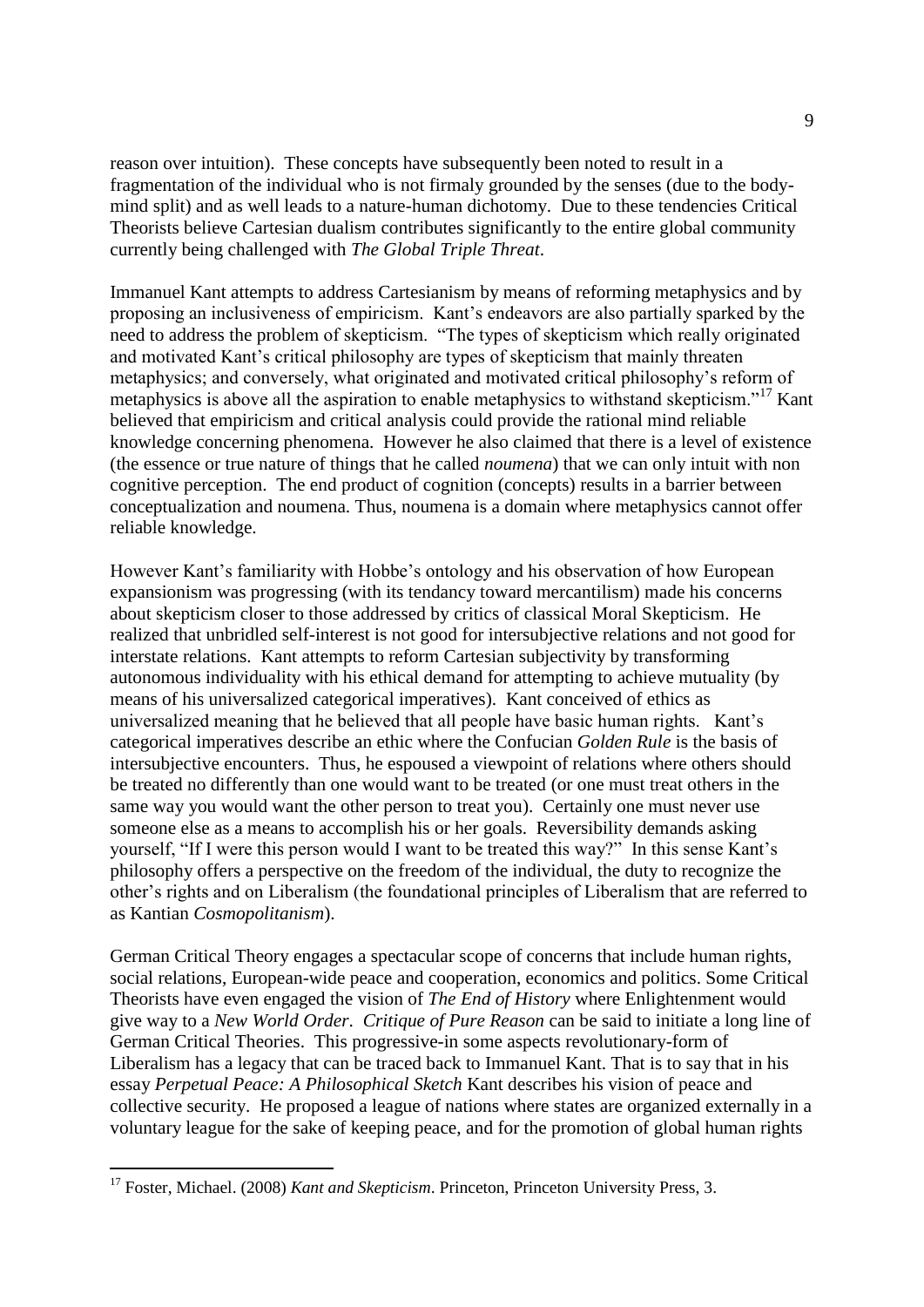(upholding the rights not only of citizens but also of other nationalities outside of domestic borders).

"Kant's practical philosophy and the categorical imperative that governs it were intended to form the basis not only of what is thought today to be ethics proper but also with everything that broadly speaking had to do with deliberative human behavior."<sup>18</sup> Thus for Kant the freedom of the individual is depended upon social structures that allow public deliberation. In his essay *Theory and Practice* he claims that this is best realized in political systems that are built by social contract. Kant envisioned that this principle offered potential for improving human interactions domestically, improving relationships between states and globally. Jürgen Habermas believes that just as public discourse is intended to determine a democracy's constitutionally established policies, norms and behaviors, Kant's approach to Cosmopolitan Liberalism can achieve the same thing at the international level-if deliberative democracy is extended to the global community. John Rawls believed that Kant's ideas can be applied to managing globalization more effectively (in terms of deliberative processes to determine what normative policies apply between particular cultures).

The realization of Kantian Cosmopolitanism as the basis of international relations has always been hampered by the fact that Liberalism historically has been overshadowed by Realism. From the standpoint of Realism expediency always overrides moral considerations. The domination of Realism as the basis of Western political and economic transactions creates a dichotomy between Western rhetoric and practice. The idealistic rhetoric articulated by the West emphasizes an interest in spreading democracy, peace, freedom and prosperity. But the practical reality-in accordance with globalization based on Realism-is that "the other" is a threat that needs to be contained or dominated. The self-other tension underlying Realism culminated in the last century with nationalism, attempts at ethnic cleansing plus hatred and violence on ever larger scales. This has caused scholars to realize that managing the challenge of globalization requires a new way of thinking about the motivation behind human interactions.

As Modernity and European expansionism progressed skepticism developed an even broader base (as pointed out by Hegel in *On the Relationship of Skepticism to Philosophy, Expositions of its Different Modifications and Comparison of the Latest Form with Ancient One*). Added to the perspective of classical skepticism is modern skepticism. In its classical form there was an aspect that emphasized the use of power to gain or protect ones interests. Thus classical skepticism, throughout history has always influenced the position of Realism (the belief that values and norms matter less than material capabilities-military and economic power). Skepticism's influence on Realism is rooted in the argument of the pre-Socrates philosopher Thucydides. He claimed that "Imperialism is based on certain traits inherent in human nature, which are believed to be universal. Egoistic individuals pursuing wealth and security are seen to be behind all political struggles. Thus power politics is ultimately rooted in an egoistic human nature."<sup>19</sup>

<sup>18</sup> Rauscher, Frederick, (*2008)* Kant's Social and Political Philosophy. *The Stanford Encyclopedia of Philosophy.* (Zalta, Edward, N. Ed.), 1:3.

<sup>19</sup> Freyberg-Inan, Annette. (2004) *What Moves Man: The Realist Theory of International Relations and its Judgment of Human Nature*. Albany, The State University of New York Press, 26.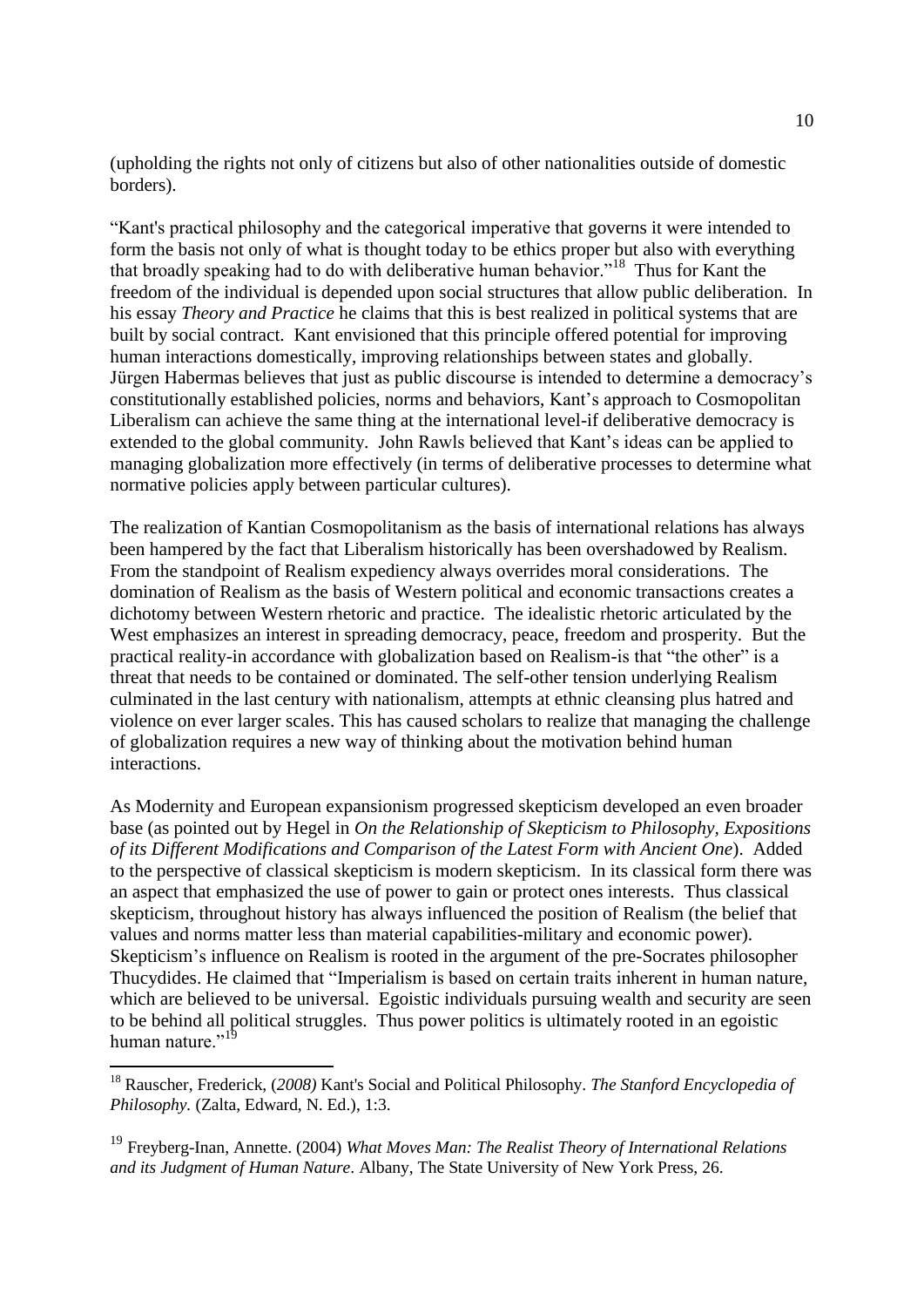Classical skepticism not only has "Doubts regarding the human intellect's self-sufficiency but even doubts humanity's aptitude toward moral improvement. Such doubts have justified attitudes toward international relations characterized as 'self help' and power politics."<sup>20</sup> William James (a renown pragmatist) has characterized skeptics as plagued with fear (of various types) which causes them to maintain a focus on protecting themselves from their fears rather than embracing greater virtues, principles and values. This is not to say that suspension of belief, withholding judgment, the rejection of dogmatism, and the rejection of dogmatic authority have no merit. A value for open-mindedness is reflected in Socrates' skepticism and the suspension of bias is the basis of Peirce's principles of inquiry. What is in question is classical Sophistry which exerted influence with the primary intention to increase power, status and wealth and taught their students how to use their influence in the same way (which Socrates opposed by implying that it is philosophy for hire).

Because of the persistence of skepticism modern philosophers including: Erasmus, George Berkeley, David Hume, Søren Kierkegaard, Bertrand Russell, G.E. Moore, Ludwig Wittgenstein, Michel Foucault (plus some of his French compatriots and some of his fellow Postmodernists) have all found it necessary to formulate some response to aspects of its claims. In its modern form skepticism has played a significant role in influencing the response of Critical Theorists to skepticism's instigation of a challenge to the established views on ethics, economics, politics, our understanding of the nature-human connection and the role of power in human relations. One of the areas where Critical Theory has launched its most relevant response to modern skepticism is in reaction to its claim that any attempt to plan foreign policy on the basis of democratic principles (a global socially contracted agreement on what is best for achieving the common good) will end in moral skepticism.<sup>21</sup> The statesman Michel Eyquem de Montaigne, for example, did not believe that there was any evidence in nature to support a claim for natural law or natural rights (not to mention a global order based on universalized declaration of human rights as a natural right).

Modern skepticism is distinct from ancient skepticism because it not only doubts rationalism but as well has doubts about the nature of the external world. This doubt has had an impact on globalization because it engenders a view that the international arena exists in an anarchical state. International Relations theorists argue that those burdened with such skepticism will not accept the Constructivist claim that democratic, rational deliberation can be applied to the international arena. Without the reconsideration of the traditional approach to international relations there will be no acceptance of the role of culture and values plus without inclusiveness of a more pragmatic perspective there is reduced consideration given to the significance of norms and principles in IR theory. Thus without properly addressing skepticism approaches to effectively shaping global stability will be inadequate.

It is therefore no wonder that C. S. Peirce devotes a significant segment of his philosophy to addressing doubt and establishing a basis for gaining reliable knowledge. Peirce envisages

<sup>&</sup>lt;sup>20</sup> Monoson, Sara. and Loriaux, Michael. (2007) Pericles, Realsim and the Normative Conditions for Deliberative Action. *Classical Theory in International Relations* (Jahn, Beate. Ed). UK, Cambridge University Press, 49-50.

 $^{21}$  Viona-Motoc, Iulia. (1999) Moral Rule and Rule of Law in International Relations: Common Sense, Political Realism, Skepticism, in a Decade of Transformation. *IWM Junior Visiting Fellows Conference, Vienna,* Vol. 8, 16.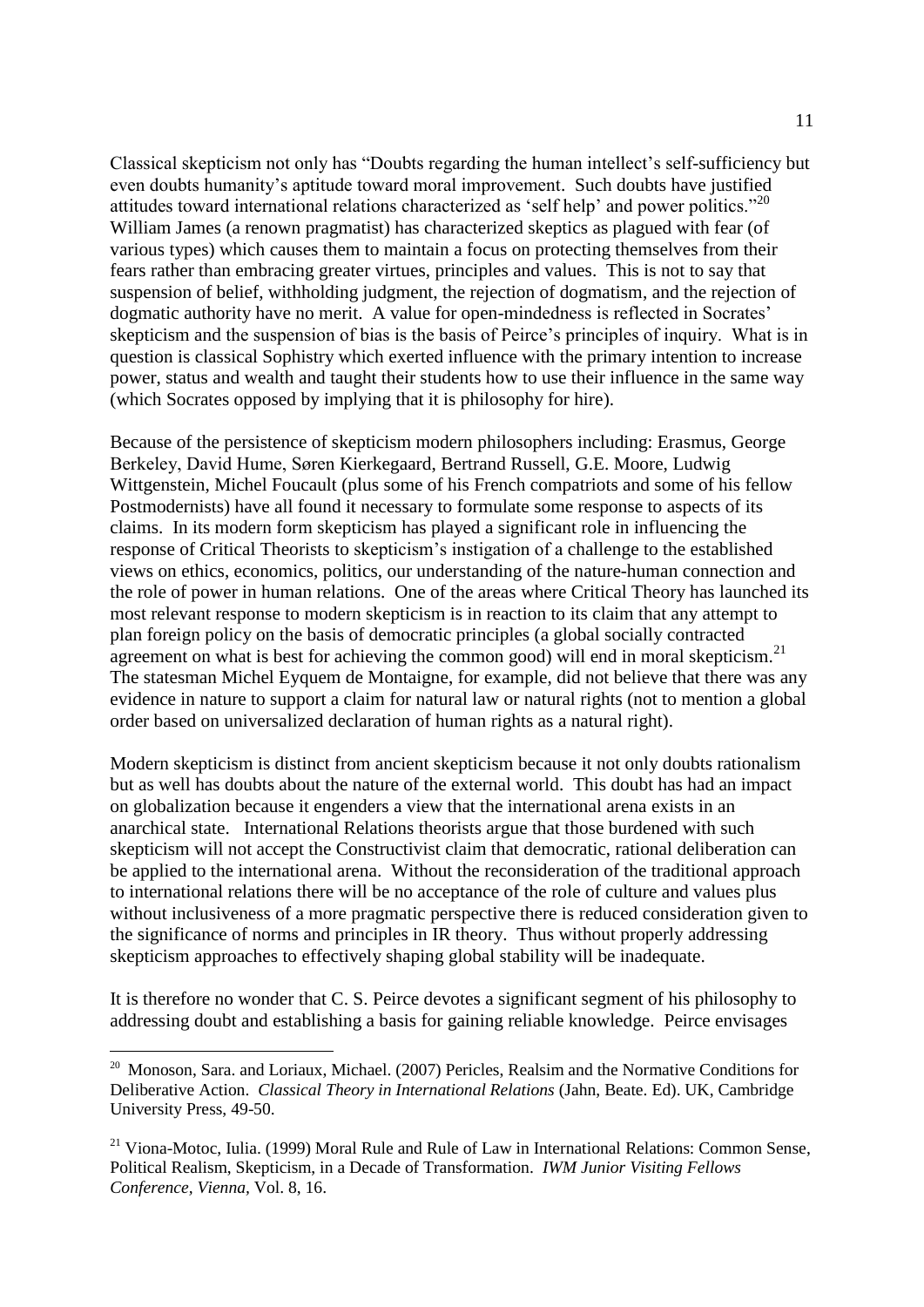doubt as the motivational factor stimulating the process of inquiry and the factor that gives it purpose. The goal of inquiry is the increase of knowledge, the knowledge necessary for obtaining desired results. Inquiry (the effort to gain a state of belief) forces the consideration of new possibilities. Skepticism, "The instigator of inquiry, is an uneasy and dissatisfied state from which we attempt to free ourselves."<sup>22</sup> Peirce claimed that when a former standpoint is found to be inadequate doubt begins. He proposed inquiry as the best means for resolving the inadequacy and eliminating doubt.

Pragmatists believe that human culture is socially constructed and the knowledge of how to enhance our interactions is also socially constructed. For Peirce, the passage from doubt to experiencing more desirable results is a social action. "Peirce's method is built upon the assumption that humans are and will continue to be part of a transactional social and rational order. Peirce assumes that the members of the community would want and be able to subordinate their self-interest (i.e., private gain) for the sake of pursuing a common goal that would create mutual benefit."<sup>23</sup> Thus he thought that the same evolutionary impulse that initiated culture would eventually subordinate humanity's irrational and egotistical desires to the nonpartisan promotion of inquiry for sake of obtaining reliable knowledge. If we now think of our social scale as involving global interactions then, in Peirce's terms, "The forum for fixing belief is shifted from the individual to the larger social sphere.<sup> $24$ </sup>

Peirce believed that we each have our own viewpoint which is called into question when our knowledge fails to produce desired or anticipated results (which causes doubt). Or as Peirce put it we each have our own viewpoints but we must take our theories and try them in the real world if there is any hope of achieving our desired results. When our theories are not producing the anticipated results there is doubt; this problem can only be fixed by openness to a more effective point of view.<sup>25</sup> For Peirce the collaborative interaction between people with diverse perspectives is essential for obtaining better results. To gain our desired outcomes we enter into inquiry with a willingness to continually test hypothesis with the anticipation that inquiry will contribute to less disputable results. Thus, inquiry (or the process of public deliberation) is a more viable way of accurately discerning what is best for enhancing the human experience.

For example many members of the European public are left with doubts regarding EU's ability to successfully manage its financial crisis and establish European-wide governance based on the approach to international relations that prevailed in Europe during the last century. This doubt is resulting from the probability that EU cannot work on the basis of traditional perspectives of international relations and macro economics. There is also doubt about our ability to effectively manage the *global triple threat* and shape global stability on the basis of the established view of international relations. "Doubt is the situation which

 $25$  Ibid., 12.

<sup>&</sup>lt;sup>22</sup> Peirce, Charles, Sanders. (CP 5:372)

 $^{23}$  Hildebrand, David, L. (1996) Genuine Doubt and the Community in Peirce's Theory of Inquiry. *Southwest Philosophy Review* 12:1, 33

<sup>&</sup>lt;sup>24</sup> Peirce Charles, Sanders. (1955) *Philosophical Writings of Peirc* (Buchler, Justus. Ed.). New York, Dover Publications, 13.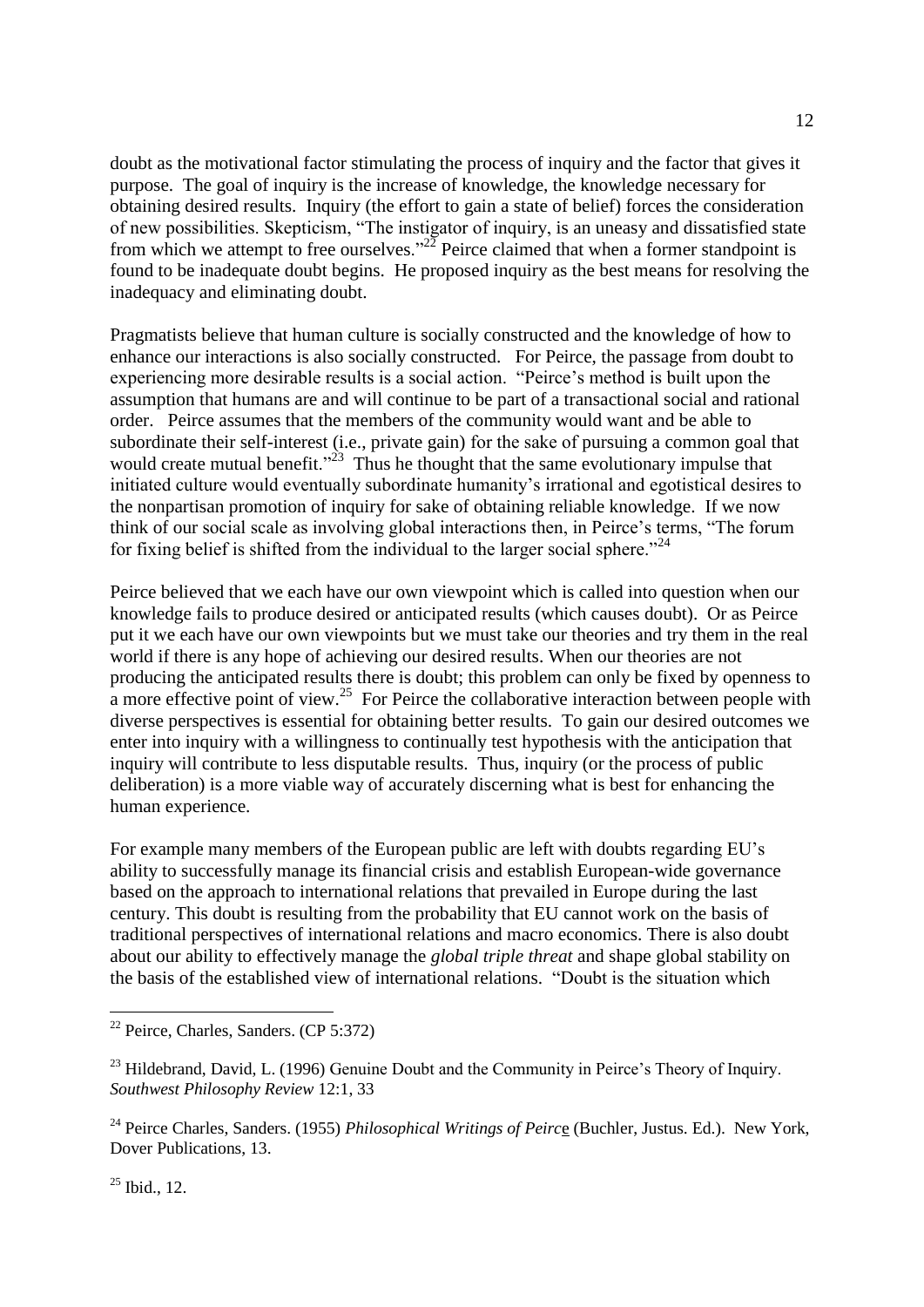results when one is confronted with a situation to which prior habits of action-that is, prior beliefs-are unfit to respond."<sup>26</sup> In other words Europhiles doubt Realism's adequacy for bonding Europe by means of norms, shared values and common principles. From the perspective of Peirce this doubt prompts interstate agents to engage in Constructive deliberation. It is in this respect that Peirce believed that the knowledge needed to gain more desired results is constructed in social interactions (scientific analysis).

There is an absolutely aesthetic aspect to Peirce's logic in that he bases his semiotic ideas on harmonious interactions. As a result his epistemology (his approach to gaining reliable knowledge), his ontology (his understanding of the nature of existence) and his teleology (his view of the meaning of existence) are all based on his notion of semiotic interactions. Throughout Peirce's writings there is the claim (based on his semiotic theories) that life is enhanced when organic organisms generate cooperative structures and participate in structures of cooperative interactions. In his view inquiry is an activity of the community of science that serves the purpose of generating larger units of cooperative interactions. "Thus, the very origin of the conception of reality shows that the conception of inquiry essentially involves the notion of community, without limit and capable of a definite increase in knowledge."<sup>27</sup>

### **Epistemology: Trustworthy, Valid and Reliable Information**

"A theory of knowledge is expected both to take advantage of skeptical questions in order to uproot itself from intellectual dullness, and to acquire, in so doing, all the conceptual resources necessary to avoid being taken astray by nonsensical doubts."<sup>28</sup> Peirce recognized Descartes attempt to establish certainty but he was concerned about the tendency for Cartesian philosophy to result in a dualism where the rational mind is so cut off from external reality that it becomes skeptical about it. The doubts and reservations about engagement with external reality have had devastating effects on human interactions (interpersonally and with the environment). Peirce's semiotics supports Western individualism and individual creativity (he opposes determinism). However he asserts that in experience the individual forms symbolic or reprentational impressions of realty thus, becomes an "interpretant" of "signals" that have triggered an impression. In short his epistemology is interactive.

To understand and appreciate Peirce's epistemological response to skepticism one must recognize that he viewed existence as dominated by patterns of harmonic expression. Peirce claimed that although there are outbursts of some unexpected phenomenon most of what we appreciate about reality is its harmonic patterns (in other words he sees freedom as a necessary aspect of reality and vehemently opposes a mechanistic view of existence). In biological terms these harmonic patterns are expressive of efforts to structure units of

<sup>&</sup>lt;sup>26</sup> Peirce, Charles, Sanders. (1974) The Collected Papers of Charles Sanders Peirce Volume 4 (edited by Hartshorne and Weiss). Cambridge, Harvard University Press, 186-187.

 $27$  Peirce Charles, Sanders. (Peirce 1868, CP 5.311).

 $^{28}$  Floridi, Luciando. The Importance of Being Earnest: Skepticism and the Limits of Fallibilism in Peirce. *C.S. Peirce: Categories to Constantinople : Proceedings of the International Symposium on Peirce.* (Brakel, Jaap. and Van Heerden, Michael. Edts.). Leuven, Belgium, University of Leuven Press: 1998, 47.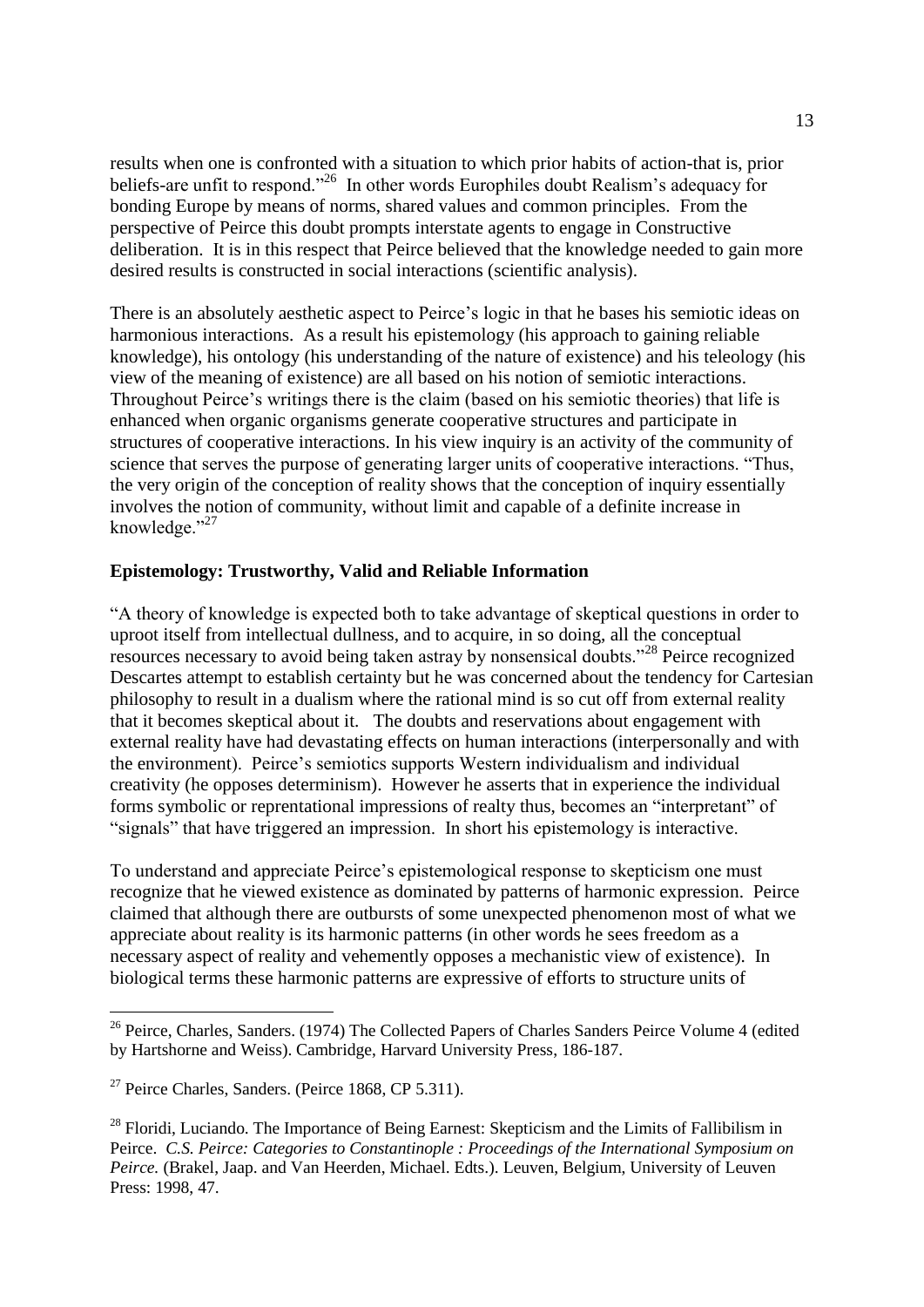cooperative interactions. His naturalized epistemology was the basis for his claim that since humanity's biological nature (both body and its counterpart mind) are components of nature's biological evolution humanity is naturally inclined toward shaping larger structures of cooperative interaction. Peirce's ideas-about the process of inquiry as a means of shaping information that enhances interactions between people and with nature-is based on a type of logic that he viewed as aesthetic (that which enriches and elevates the human experience).

Inquiry is a type of discourse ethic that demands "Real discourses with all affected persons in order to take into account all interests (including value preferences) of the affected persons thus, it is obviously dependent on the cooperation of those persons (or, in the case of those who cannot speak for themselves, their advocates).<sup>29</sup> Because, for Peirce, rational discourse involves logic as an application of ethics and ethics is tied to aesthetics inquiry is a means for increasing those things that are worthwhile within themselves. It is in this respect that logic (right thinking) leads to an understanding of how to shape interactions (with all other aspects of existence) into more mutually beneficial outcomes. Peirce believed that the monological approach to knowledge as proposed in Cartesian philosophy failed to recognize the historical fact that social engagement is the basis of constructing reliable knowledge. For Peirce, reliable belief results from an intersubjective process. "We individually cannot hope to attain the ultimate philosophy, which we pursue; we can only seek it for the community of philosophers.<sup>"30</sup> Cooperative interaction between people with diverse perspectives of reality is essential for formulating diverse positions into more accurate information.

The Pragmatist perspective on discourse ethics calls for responding to challenges in a way that produces practical and ameliorative results. Pragmatist discourse ethics presumes that in the process of critical communication a body of inquirers will formulate a consensus on key issues. The ethics are based on the presumption that the participants will attempt to establish a common ground by means of communication and negotiation. Peirce believed that this approach to reliable knowledge is a way of reconciling conflicting points of view. Different minds may set out with the most antagonistic views, but the nature of the process carries them to agreement.<sup>31</sup> Resolution occurs with a willingness to continually test hypothesis in the hope that testing increases the accuracy of the results by indicating the most consistently reliable outcomes. This can only be achieved by cooperative interaction, which allows for sincere consideration of all available insight.

We realize that there is too much at stake (for all of us) to risk leading entire economies and social systems into error based on mere bias. Effectively managing the impending water crisis, the imminent energy crisis, the current environmental challenges, safeguarding global stability, and establishing a normative basis for global financial transactions cannot be done

<sup>&</sup>lt;sup>29</sup> Apel, Karl- Otto. (2007) Discourse Ethics, Democracy, and International Law: Toward a Globalization of Practical Reason. *The American Journal of Economics and Sociology Details*, VOL 66; Number 1, 51.

<sup>30</sup> Peirce, Charles S. (1958) Some Consequences of Four Incapacities. *Journal of Speculative Philosophy* **2,** 140-157, 1868. (1958) *Selected Writings* (ed. by Philip Wiener). New York: Dover Publications, 40.

<sup>31</sup> Peirce, C. S. (1878) How to Make our Ideas Clear."from *Writings of Charles S Peirce*, Volume 3. Indiana University Press, 11.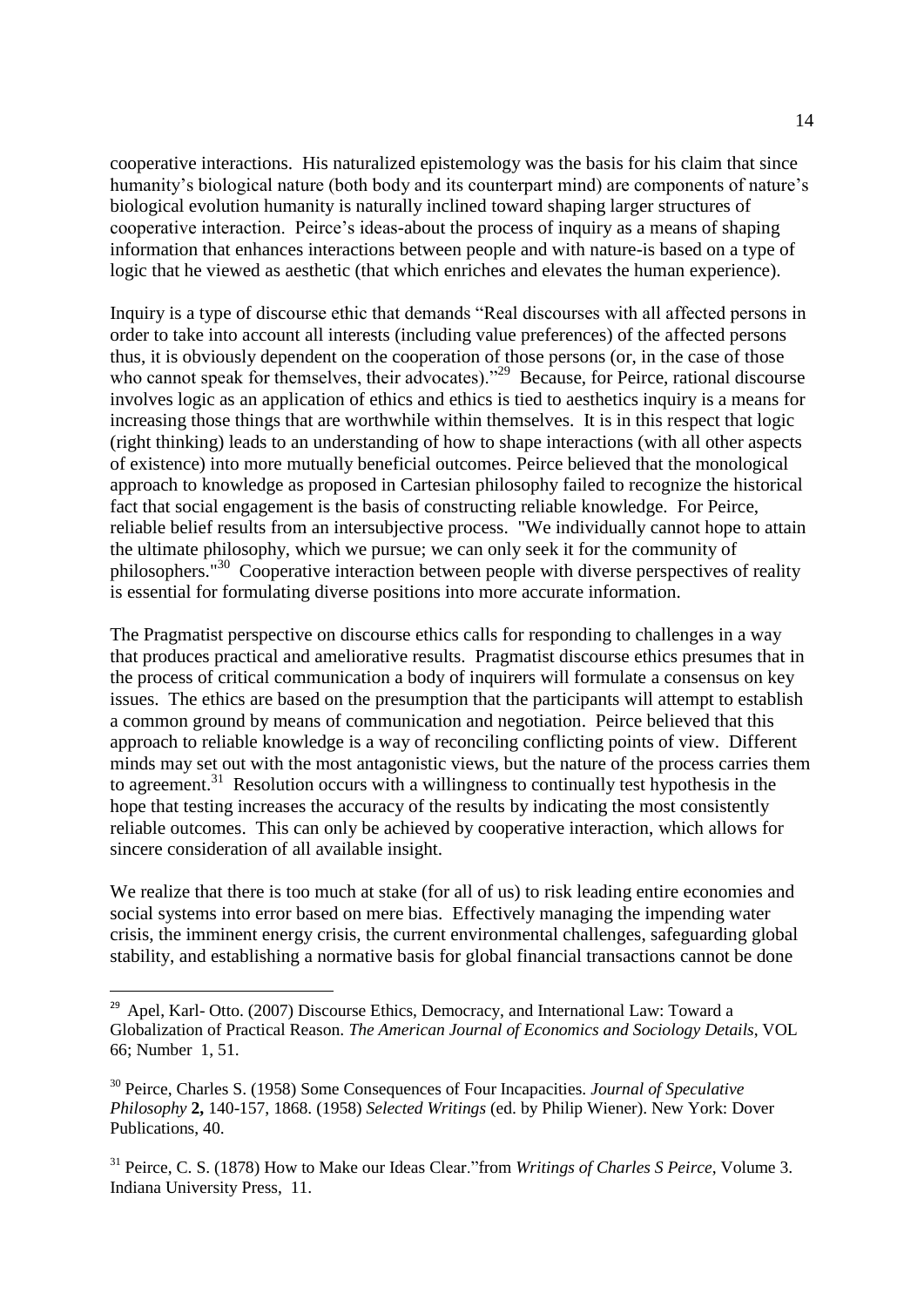unilaterally, it takes real concerted effort. The necessity of reconciling differences while avoiding conflict calls for skills in discourse ethics.

Peirce's ideas resonate with Wendt's claim that *Anarchy is What States Make of It* meaning that inquiry is a method that diverse intercultural groups can use to define the meaning of what they are confronted with in their relationships. Inquiry is also the means for generating the knowledge necessary for shaping the phenomena intercultural groups are confronted with into mutually beneficial outcomes. Positivism has been Realism's means of measuring global realtionships in terms of the material capabilities of the various states. From the perspective IR's traditional epistemology knowledge is intended to anticipate the potential power states might employ in relationship to other states. On the other hand, deliberation or inquiry, as Kant pointed out, is the means of adding significant socio-historical concerns: values, principles, operating norms and culture to international relations. Peirce, in agreement with Kant, proposed what he called the architectonics of knowledge (systematically structuring information so as to optimize the ability to take advantage of its interdisciplinary complementary nature).

Semiotic pragmatism (that quintessential Peircean response to Kantian metaphysics) expands the utility of knowledge by making inquiry the basis by which international agents can break Realist power patterns caused by a materialistic, deterministic and mechanistic view of existence. Inquiry is clearly a democractic approach to establishing what is increasingly called a "global social contract." "The idea of basing justification and legitimacy on public deliberation is an attractive one for demorcrats. For, the view of legitimation which centers around the notion of public reasoning is just a restatement of the principle that everyone has the right to participate in discussions that shape the social contact.<sup>32</sup> In this respect inquiry is a type of open and free debate where the participants come to an agreement on how to reduce our common threats and how to achieve a more cooperative relationship.

"Pragmatism provides a solid and healthy epistemological grounding for a theory of international relations (which is still struggling to move beyond the confrontation between those endorsing and those criticizing the Enlightenment project)."<sup>33</sup> The Pragmistist influence on international relations contributes to creating international structures and shaping relationships so that they can be constructed based on the values of the actors. This means a move toward a transnational civil society where "The will of the people" shape the norms and values that determine their relationship."<sup>34</sup> Jürgen Habermas believes that public discoursethe basis of deliberative democracy-applied in the form of a Constructivist approach to IR would facilitate variouscultures and states negotiating to achieve mutually desirable outcomes. This would mean that Kantian Neoliberal Cosmopolitanism would achieve a global common good in the same way that social contract works to constitute a domestic

<sup>32</sup>Misak, Cheryl. (2000) *Truth, Politics, Morality: Pragmatism and Deliberation*. London, Routledge, 5.

 $33$  Bauer, Harry and Brighi, Elisabetta. (2009) Introducing Pragmatism to International Relations." *Pragmatism in International Relations* (Bauer & Brighi-editors). New York, Routledge, 6.

<sup>34</sup> Habermas, Jürgen. (2006) Religion in the Public Sphere.(translated by Gaines). *European Journal of Philosophy*. 14, 5.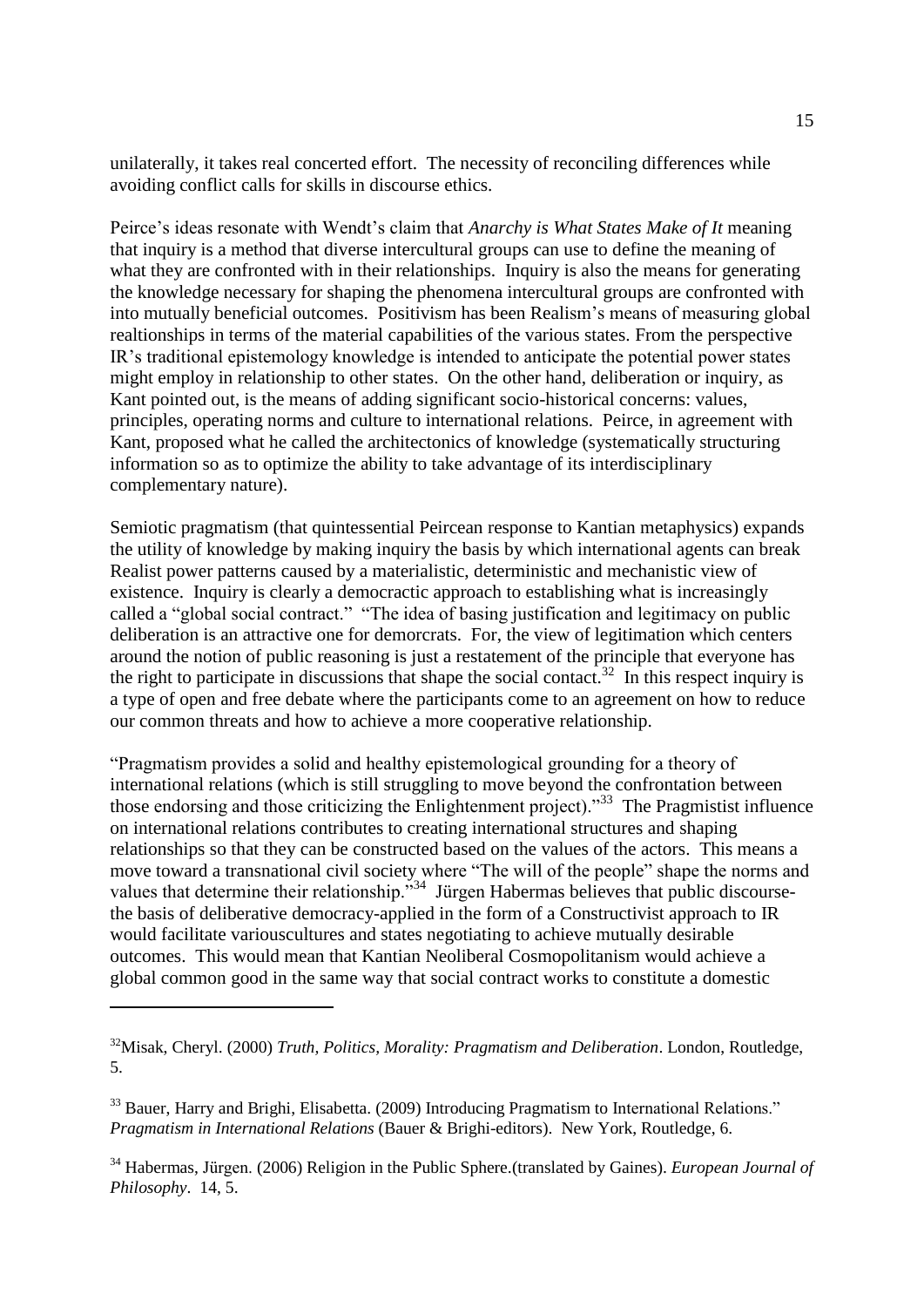social contract and the domestic common good. The global common good would be achieved by social agents-empowered by deliberative democratic procedures-intersubjectively constituting the social structures that determine their relational activity.

Interaction is more than the basis of inquiry and more than the key to understanding Peirce's epistemology. Interaction is fundamental to Peirce's semiotic view of existence. Peirce offered inquiry as a means of accurately appraising the phenomena we are confronted with and planning the most appropriate response. To a large extent this involves appraising the best approach to human interactions. The right understanding of the relational aspects of how humanity can more effectively manage phenomena is addressed in Peirce's ontology. His explanation of semiotics offers a perspective on existence that provides insight into how to have more beneficial exchanges in the various areas of human encounters. Peirce insisted that to gain the knowledge needed to make our exchanges and interactions more beneficial we must understand how triadic interactions reveal something of the true nature of reality.

#### **Semiotic Ontology: Interdependence and the Fundamental Essence of Reality**

The term "semeion" had already been in use during the rise of Greek classical thought (and since on occasion by several philosophers). Peirce adopted the term and applied it to his understanding of how human experience is shaped by means of semiotic interactions and how human experience is communicated. He asserted that a better comprehension of triadic exchanges would enable humanity to perceive the nature of encounters in a way that enables experiencing more of what we value. Pierce believed that if we want to experience more enhanced interactions we must understand the integral nature of interactions.

Pragamatists assert that in an effort to maintain integrity complex structures must achieve an integral connection with other aspects of existence. Because of this the nature of interactions is one of the most essential and meaningful aspects of existence. Peirce realized that reality is filled with opportunities for experiencing life-enhancing interactions and he also acknowledged that not all encounters have the desired outcome. However he was certain that attempts to avoid the disturbance of undesired outcomes are more successful as a result of cooperative interchange (the very basis of life is the ability to form structures of cooperative interchange). Thus, by accurately discerning the nature of existence we are more cognizant of how to shape interactions into more beneficial and cooperative outcomes. Being able to flourish is related to being able to discern how to have more cooperative and beneficial interactions.

Peirce acknowledged the problem of ambiguity connected with various encounters in nature. However he also asserted that experiences formed by perception are contingent on the perspective of the *experiencer*. Peirce argues that inquiry (the process of obtaining reliable knowledge) reduces the disturbance of nature's ambiguity by increasing the probability of anticipation becoming experience. Reliable knowledge (a conceptualized understanding of how to achieve more of what we value) promotes an understanding of the connection between human values, teleology, human integrity and human intentionality. Knowledge provides understanding of how diversity can be shaped into cooperative unity.

He believed that knowledge-proven effective for managing encounters-is considered to be epistemologically reliable knowledge. He held that reliable knowledge guides the individual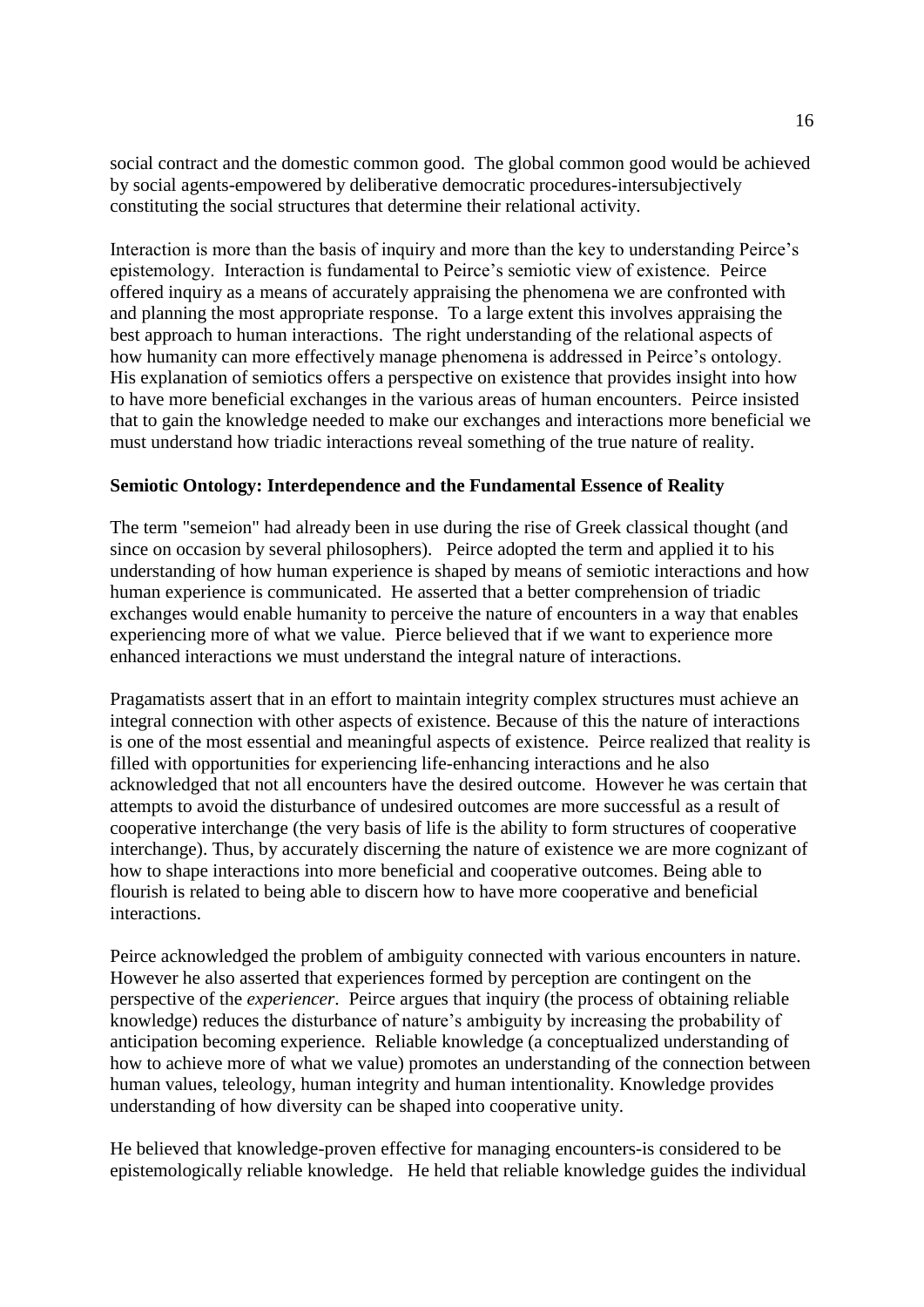to becoming better integrated internally and externally. Knowledge is considered reliable if it helps the individual to achieve beneficial outcomes while more successfully engaging other aspects of the environment that are needed for flourishing. It is such knowledge that is a preferable basis for the cultural belief systems regulating human interactions. Peirce asserted that knowledge of what extends units of cooperative interactions thus, increasing life enhancement is discerned by accurately appraising the true nature of semiotic interactions.

Peirce explained that the sense of being well-integrated is reduced by a view on existence that isolates parts by segmenting them, reducing them and turning them into objects. He recognized that to improve the quality of our existence we must learn to view the parts in such a way that we perceive them as *Holistically* integrated thus, the particular quality of the total increases in aesthetic value.<sup>35</sup> The world is not made up of atomistic entities all potentially juxtaposed to each other. "Pragmatism emphasizes the world's interdependence, its interrelations, and its entanglements as constitutive of reality. This emphasis (highlighting the aesthetic dimension of logic and ethics) calls for a theory of interactions that mediates conflicts by laying the groundwork for a social and political philosophy that places democratic and humanitarian concerns at the center of social arrangements."<sup>36</sup>

An extended range of cooperative interchange is necessary because the life principle is built on organic elements participating in beneficial interchanges. Human culture was spurred on by the realization that cooperative interaction is not only basic to maintaining individual integrity it is essential for the integrity of all structured units. Thus there is a human value preference "For achieving unity as a self, to have a unique center and to find common ground and relation or unity with others. In other words, human beings strive for unique individuality or fulfillment of capacities with a unique angle of vision and, at the same time, to improve the quality of their associations and to establish new common ground in friendship and communication<sup>"37</sup>

The nature of semiotic triads for Peirce meant that there is a correlated interaction between what Peirce called *the first,* the way in which the interaction is constructed (what Peirce called *the second*), and together these shape the way encounters are interpreted (in Peirce's terms the *the third* or the interpretant). I put it in these terms because of the implications that it has (as proposed by Pragmatism's foundational proponents) for social structures and our relationship to the environment.

Pragmatists continued to develop Peirce's insight into a philosophy emphasizing the ethical obligations of cultures to align their mega organic structures with humanity's natural ethical (aesthetic) predisposition. This means that flourishing cultures require increasing the range of internal and external cooperative interactions. Increasing the range of cooperation helps a culture to flourish in ways that are beneficial in spite of the challenges it faces. Thus, flourishing cultures attempt to shape their overall worldview into a systematic system for

<sup>35</sup> Peirce, Charles, S. (1974) Ethical and Esthetical Goodness. *Collected Papers of Charles Sanders Peirce* (edited by Hartshorne and Weiss). Cambridge, Harvard University Press, 84.

<sup>36</sup> Parker, Kelly. (1996) Pragmatism and Environmental Thought. *Environmental Pragmatism* (edited by Light, Andrew and Katz, Eric). London, Routledge, 25.

<sup>37</sup> Ziniewicz, Gordon. (2006) Essays on the Philosophy of John Dewey. *Adventures in Philosophy*, 4.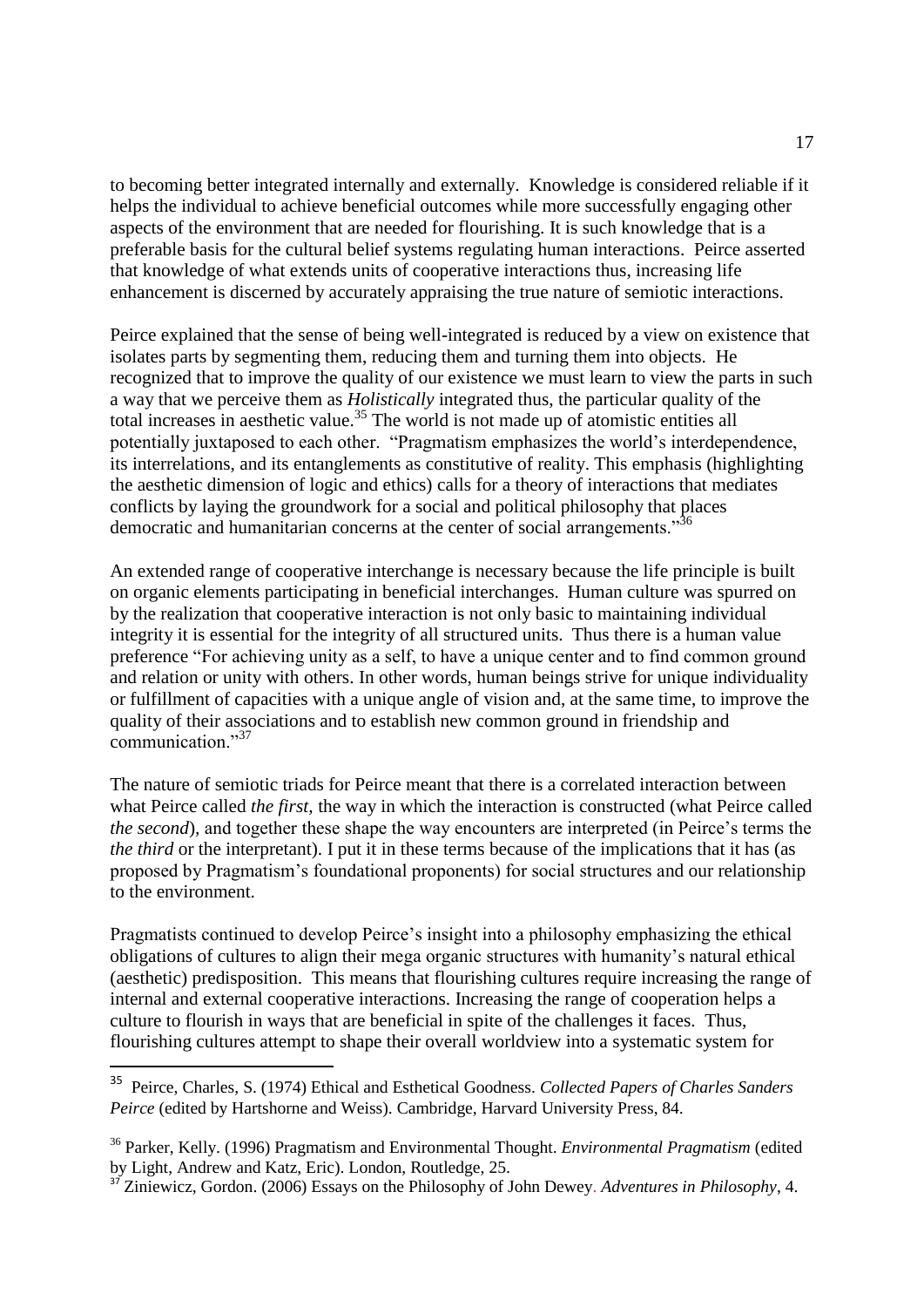regulating successful cooperative interactions. Such a perspective on the nature of existence takes us beyond a sense of dualistic contention into improved relationships. It takes us beyond a subject-object split into cooperative union. This is clearly an approach where we view the "other" in relational terms rather than in dualistic subject-object terms. This approach presumes that global interdependece can be more effectively managed with rational discourse plus this approach to encounters enhances nature-human interconnection with its semiotic view of interactions.

We can apply Peirce's ontology to the global arena by keeping in mind his claim that perception is influenced by the perspective of the experiencer. Let us use the terms that have sparked the IR *Great Debates*-Realism, Liberalism and Constructivism-as options for defining the nature of international relations. Given these terms as a generalized way of perceiving the reality of the global arena *The First* would be the nature of the global arena (not as perceived by individual agents from their theoretical perspective but the total scope of what shapes social interactions). Keep in mind that which theoretical position one uses as a starting point influences the perceptual perspective from which one views the international arena and acts as an international agent (this applies also to how one views the environment). The international agent believes that his or her perspective of the true nature of the global arena is shaped by the real conditions of the world. But as it turns out one's theoretic perspective is actually also shaping perspectives, impressions, experiences and actions.

The *Second* would be the means international agents believe are best for shaping international relations thus, their expectation of what motivates the behavior of interstate agents (power capabilities-Realism; normative structures-Liberalism; cultural values, shared values, and normative structures-Constructivism). The *Third* would then be the interpretant's conceptual anticipation of how international relations indeed should be approached. It is easy to see how Pragmatism contributes to resolving the impasse in international relations with inquiry as a means of gaining an inclusive perspective (an epistemologically more reliable perspective) on what has meaning to various international agents and how that meaning shapes encounters.

It is apparent that Peirce contributed to the paradigm shift that upset the established foundations of "Absolutism" by initiating a greater respect for the roles of culture, dialogue and the social sciences. Thus Peirce's Pragmatism lays the foundation for expanding the theoretical perspective of IR by viewing it as part of "A discursive web that, in the potentiality of its connections, is global, although any actual piece of knowledge or point of view is always only local."<sup>38</sup> Peirce's Pragmatism challenges the often taken for granted Realist (or Hobbesian) conception of the human condition and international relations which proclaims that humans are driven by self-interest, and that power manifested in material terms is the basis of assuring an agent the ability to obtain self-interest. **Peirce viewed interactions as necessarily involving a reciprocal exchange between the interlocutors who accept that the process of Constructivist dialogue is the best approach to satisfying their intention to benefit from the transaction.** 

From the Western perspective a utilitarian pursuit of instrumental desires might have

<sup>38</sup> Rytövuori-Apunen, Helena. (2005) Forget 'Post-Positivist' IR!: The Legacy of IR Theory as the Locus for a Pragmatist Turn." *Cooperation and Conflict: Journal of the Nordic International Studies Association*, Vol. 40:2, 150.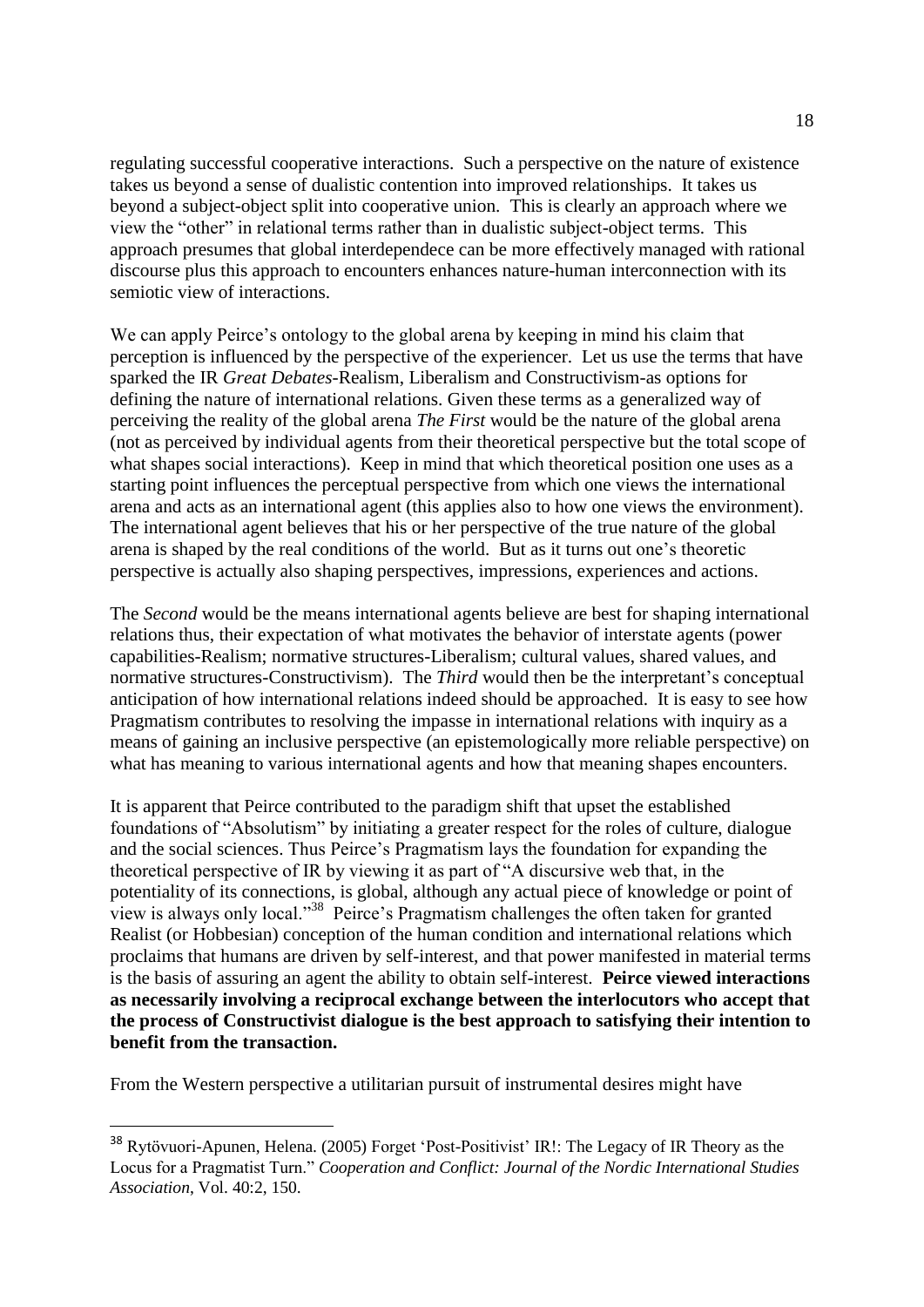traditionally been the prescribed path to prosperity, progress and development. However values and meaning are as well important factors in intercultural exchanges and these are shaped by cultures or social behavior. Thus the deeper values of life are derived from cultural meaning more than by individual efforts for gain. Given a decline in the emphasis on the atomistic individual (who had continued to be skeptical of the Eastern view of necessary social harmony and harmony with nature) Peirce's more Holistic view offers a new and important ontological paradigm change. I mention this in these terms because the foundations of Pragamatism are not without consideration of the relevanance of development and progress. Pragmatism anticipates modern communication technologies and the need for communication ethics. In part Peirce's communication ethics are expressed in terms of his interactive teleogy. The relevance of Peirce's vision for dealing with contemporary global communications is revealed by the fact that he was one of the first to use the term "virtual" in the sense that it is used today in connection with information communication technology. The virtual for Peirce is a marriage of rationality, aesthetics and technology.

#### **Conclusion- Peirce's Teleology and Global Interdependence**

The fact of global interdependence makes apparent the need for cooperative structures: to promote global stability, to establish a regulatory system for stabilizing the global economy, to establish an effective normative basis for financial transactions that will safeguard public interests, plus for spearheading a concerted effort to facilitate sustainable approaches to development and the use of natural resources. The well calculated, quantitative, analytical and abstract approaches to gaining reliable knowledge (one branch of what grew out of Enlightenment philosophy) must be expanded to allow inclusiveness of a Pragmatic perspective. Pragmatism because it has a well established track record for promoting improved human interactions (improving interpersonal interactions, social interactions, attempts to establish liberal democracy and Pragmatism offers an outlook that helps to resolve the nature-human dichotomy).

Globalization has modified the way we think about culture, identity, space, time, distance, who we are in significant relationship with and the motivational factors behind relationships. The speed at which globalization has engulfed the world has also outpaced the ability of states to effectively manage the new means through which interactions, transactions and telecommunications permeate their borders. Thus, making way for this new era has demanded new perspectives on power, communication, global discourse ethics, and a new understanding of the nature of the international arena. This is all amounting to the necessity of new ways of thinking about intercultural communications and international relations.

Coupled with the realization of the extent to which the global community is becoming interdependent is the understanding that the way we think of the individual is transforming from atomistic to interdependent (in terms of self-other and nature-human relationships). It is clear that the traditional notion of an atomistic individual (operating primarily on the basis of self-interest and viewing interactions from a standpoint of the utility value they have for fulfilling self-interests) is altered by the "enlightened view of self- interests" which stipulates that utility value is increased by attempting mutual benefits. This is increasingly resulting in an understanding that the risks that are necessarily faced because of the nature of the global reality are shared or mutual. This also means that what is at stake is of equal significance for all international agents (at multi-levels). "Interdependence implies that the parts of the system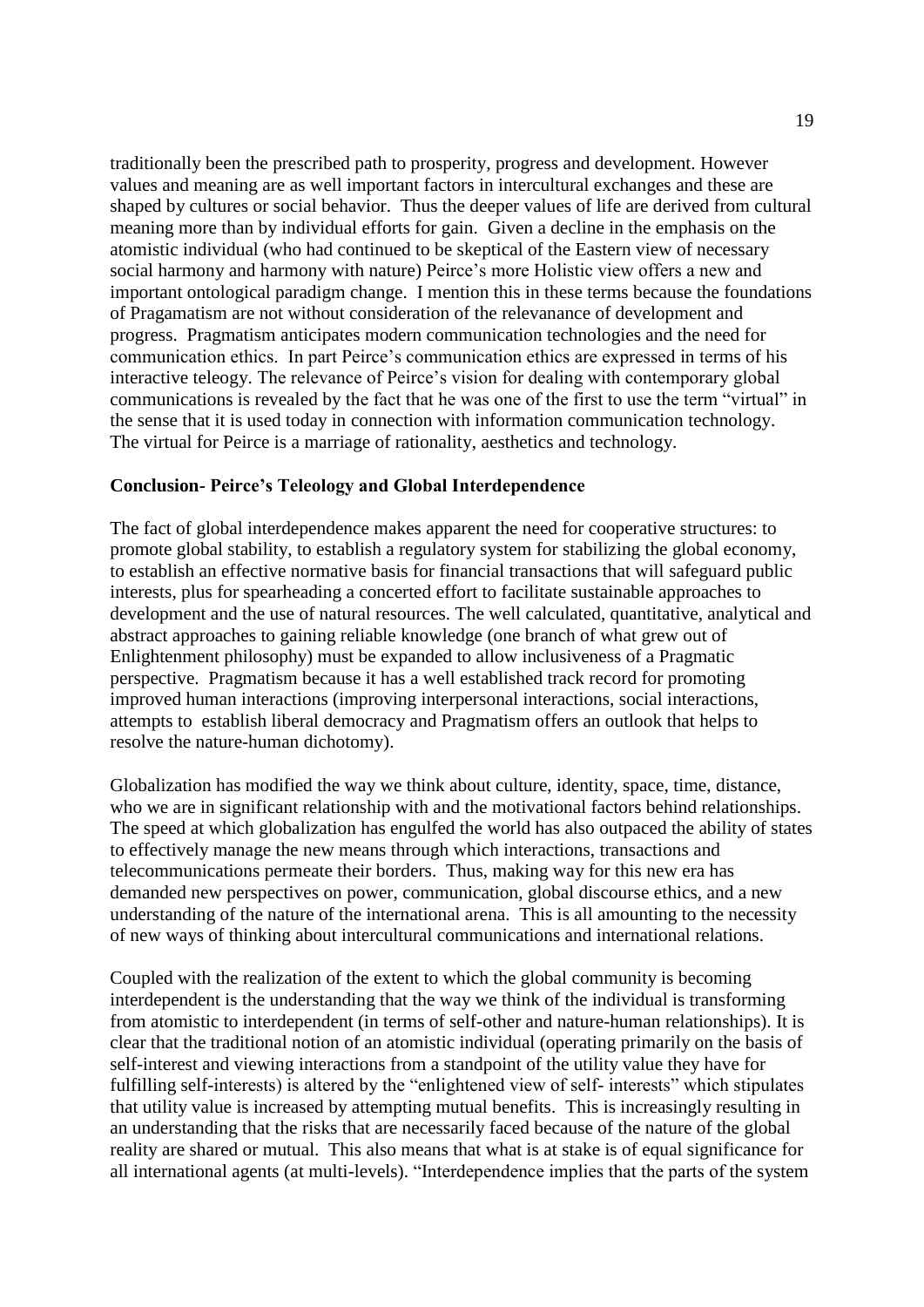rely on one another and that events occurring at particular times and places may have impacts elsewhere at the same time or in future times."<sup>39</sup>

The speed at which globalization is engulfing the world has resulted in enormous challenges to cultures that must expand their perspectives and conceptual focus from that of the *polis* to that of the *Cosmo-polis*. States, still adhering to the Westphalian model of international relations, are not ready to turn over their sovereignty to some international governance body. However due to the fact that the highly complex global environment is increasingly characterized as containing incalculable risk, there is a strong interest in a discourse ethic that will facilitate stabilizing global social and economic interests. Because of the risk (or because of what is at stake for all of us) there is also now a need of reconsidering basic assumptions regarding the motivation for political and economic transactions. The new networks of interaction require new models (and norms) that will help states transcend the materialist emphasis that caused so much division, hatred, violence and destruction in the last century.

"If the mission of philosophy is to bring wisdom into action, and if there is any wisdom in philsohpy at all, this wisdom will be active and it will teach us how to live and how to act. If philosophy does not move us toward ameliorative action it ends up as a luxurious'language game' or 'intellectual gymnastics.'"<sup>40</sup> If philosophy is to help us to more effectively manage the challenge of globalization the philosophical assertions must have clear pragmatic value. Richard Shusterman believes Pragmatism (as its name implies) has such value because "Pragmatism is sensitive to the possibilities for the change that constructive interactions afford. Pragamatism refuses to confine itself to the traditional scholastic problems of philosophy but addresses the most pressing issues that preoccupy our experience in today's world with its diverse peoples and publics."<sup>41</sup>

The extent of the challenges we are faced with in an effort to stabilize the global society (especially in terms of the environment, energy and financial transactions) raises concerns about the compatibility between the strategies for interaction that exclusively take Realism as an approach to global economics and politics and those that are inclusive of deliberative approaches to global stability. One must also take into consideration the role that the continuous rapid development of technology plays in this compatibility comparison? Peirce anticipated a future where reconciliation of what is demanded by *natural law* and what is intended by rational choice would be achieved by what he called the normative scienes-the logic of investigation, ethics and aesthetics.<sup>42</sup> Peirce envisioned that in the biological struggle for survival one is more likely to turn strife into harmonious order by a discursive approach to

<sup>39</sup> Abler, Ronald. (1991) Global Interdependence and its Consequences. *Collapsing Space and Time: Geographic Aspects of Communications and Information*. (Brunn, Stanley and Leinbach, Thomas. Edts.). London, Harper Collins, 49.

<sup>40</sup> Višňovský, Emil. (2009) Introductory: The Gobal Potential of Pragmatism. *Human Affairs*, Volume 19, Number ,11.

<sup>41</sup> Shusterman, Richard. (2004) *The Range of Pragmatism; and the Limits of Philosphy*. Oxford, UK. Blackwell Publishing, 2.

<sup>42</sup> Apel, Karl-Otto. (1981) *Charles Peirce: From Pragmatism to Pragmaticism*. Amherst, Mass., University of Massachusetts Press,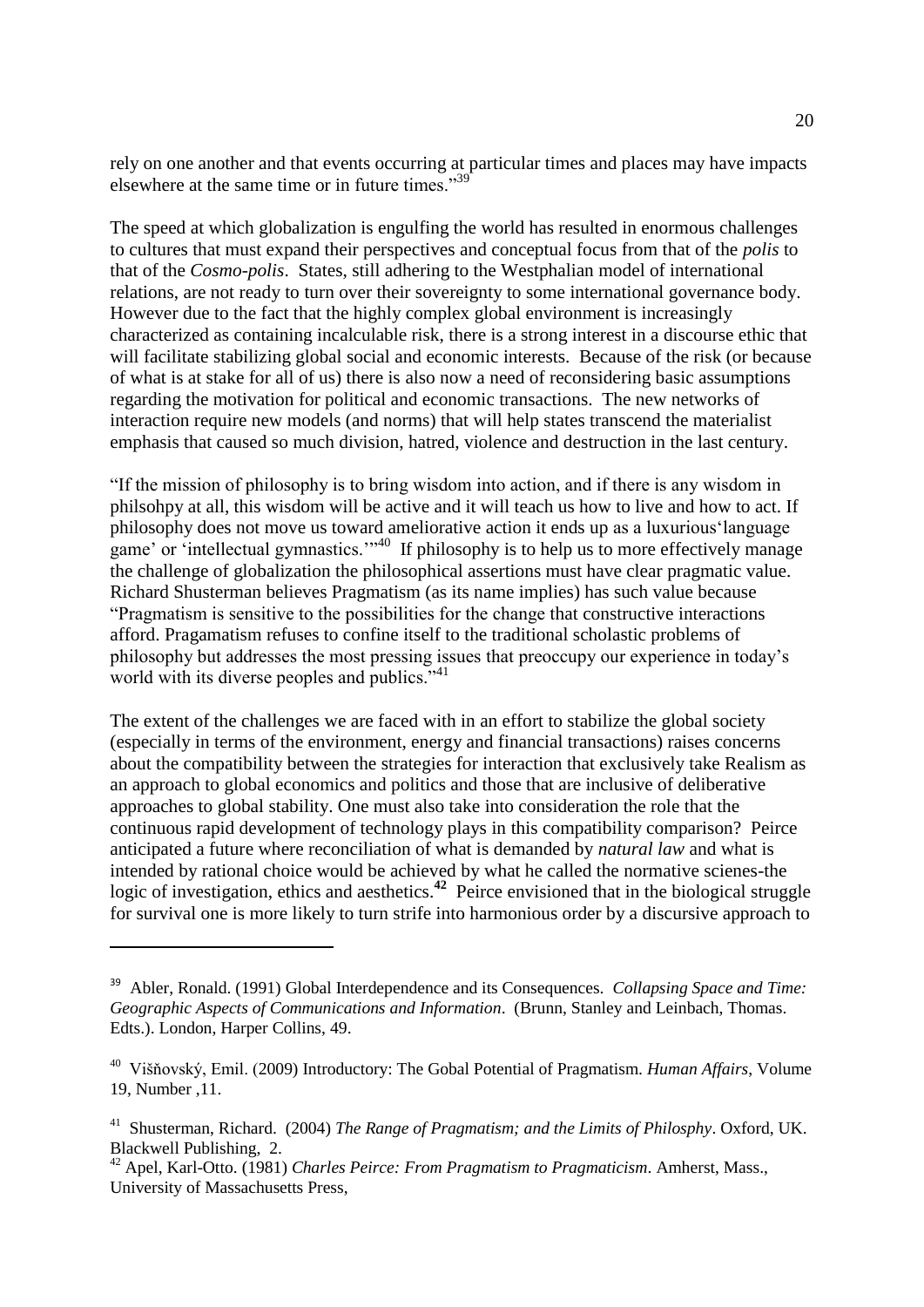gaining his or her interests. Peirce pointed out that what is most admirable (worth achieving) is connected with what is most reasonable. In this sense deliberative action can be thought of in aesthetic terms (the aspect of logic and ethics that creates that which enhances, enriches, enlivens, and enobles the human experience). Peirce (in accord with Schiller) understood aesthetics as a perfect reconciliation of the sensory (sensual, feeling and experiential aspects of the human experience) and the logical aspects of human nature. He believed that rational discourse aligns with the inherent human value preference for beneficial interactions and beneficial outcomes. Thus rational discourse is a reasonable approach to intercultural communications and international relations because it helps to create what is beneficial in terms of contributing to the global common good. Peirce thought of logic (rational discourse) in normative terms, that is as an *ought* in the sense that Aristotle thought of ethics, because it contributes to creating the good life. But at this stage of history we are thinking in terms of expanding Aristotle's understanding of social relations (polis) to the global scale (the Cosmopolis). This would mean a concern for what creates the global good, global well-being and global flourishing.

Peirce would say that what is worth achieving is determined by agreements that can bring about desirable changes in social interactions without changing the fundamental values and cultural convictions of the participants. Moreover, in spite of the different viewpoints and various cultural convictions participants would agree that inquiry enhances the prospects that the communication process will result in improved intercultural communications and improved international relations. Put in relationship to Aristotle's ethics, Peirce's notion of *Communicative Action* provides a process by which international agents can come to an agreement on the normative procedures that will contribute to obtaining *the global good life*  (protecting the global public interest).

In line with Aristotelian teleology Peirce viewed nature as reflecting intentionality thus purposefulness. It was apparent to Peirce that inherent in existence is an intention that prompts structured units to attempt beneficial interactions. He believed that organisms do not (indeed cannot) suvive independently. Because of the fact of interdependence the naturally preferred purpose, goal, outcome, or function (*telos*) of human encounters is enhanced interactions. Thus for Peirce the very nature of interactions (and increasing the range of beneficial interactions) is connected with what he understood as Normativity. It was this perspective that led Peirce to draw the conclusion that aesthetics, ethics and logic are connected with what he thought of as a trichotomy of normative sciences.

Peirce implied that human interactions are enhanced with: the automony that individuality and freedom promotes, rational discourse, and the understanding that what is best for self-interest is based on considering the standpoint of every other person (Kantian mutuality).<sup>43</sup> Peirce contributes to ideas on global discourse ethics by offering a process for enhancing international relations in ways aligned with the principles of existing democracies. However his Constructivist leanings envisioned the possibility of beneficial discourse between democracies and communal cultures plus between democracies, communal cultures and other types of well-organized societies (all exercising their sovereign freedom by participating in deliberative attempts to promote the global common good). Rational discourse (a

<sup>43</sup> Smyth, Richard. (1994) What Logic Can Learn from Ethics. *Peirce and Value Theory.* (Herman, Parret. Edt.), Amsterdam, John Benjamins Publishing Company, 53 & **54.**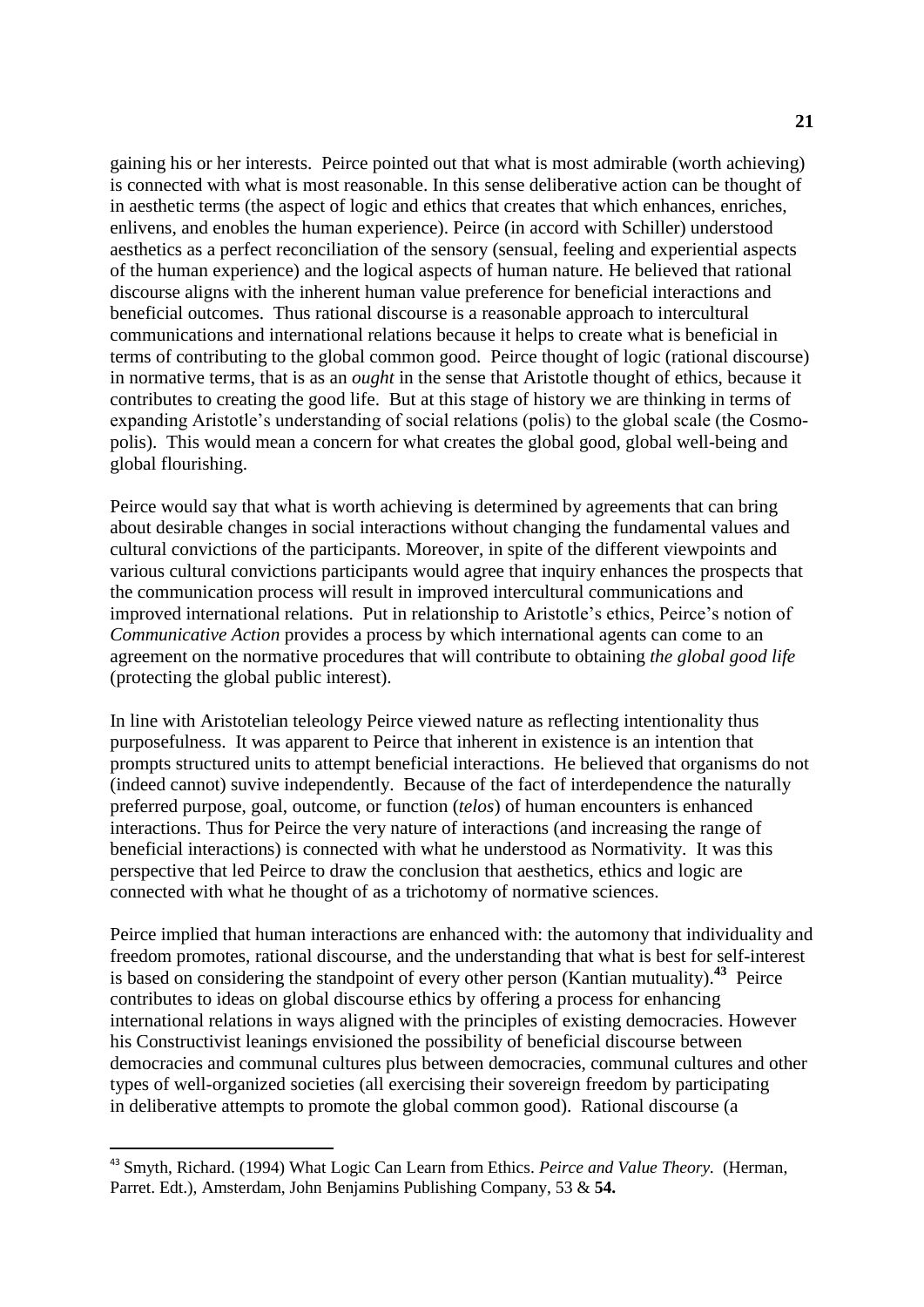significant variation of rational choice) is what Peirce defined as the scientific method. In other words, as Habermas proclaims, the Pragmatist perspective on global interactions supports the Kantian proposal that adhering to the principle of mutuality enhances the ability to obtain utility based on the *rational choice* approach. "The Enlightenment project-as expressed in Kantian terms-aims for a globally free and just social conditions and can be constructed by means of the Pragamtic orientations to rationality of social actors in daily intersubjective communication.**<sup>44</sup>**

Thus, agents at multi-levels would participate in a deliberative process of determining, on the basis of certain principles, how to increase the extent of humanity's inherent value preference for cooperative and beneficial interactions. This increases international cooperation while reducing clashes over conflicting interests. From the semiotic point of view contemporary human interactions can be characterized as a vast multidisciplinary, multi-agent communication network that increases the impact that individuals, human networks, civil society, and NGO's play in the global arena.

<sup>44</sup> Habermas, Jürgen**. (1998)** The Philsophical Discourse of Modernity. (Lawernce. Frederick. Trans.). Cambridge, Mass., MIT Press, 312-342.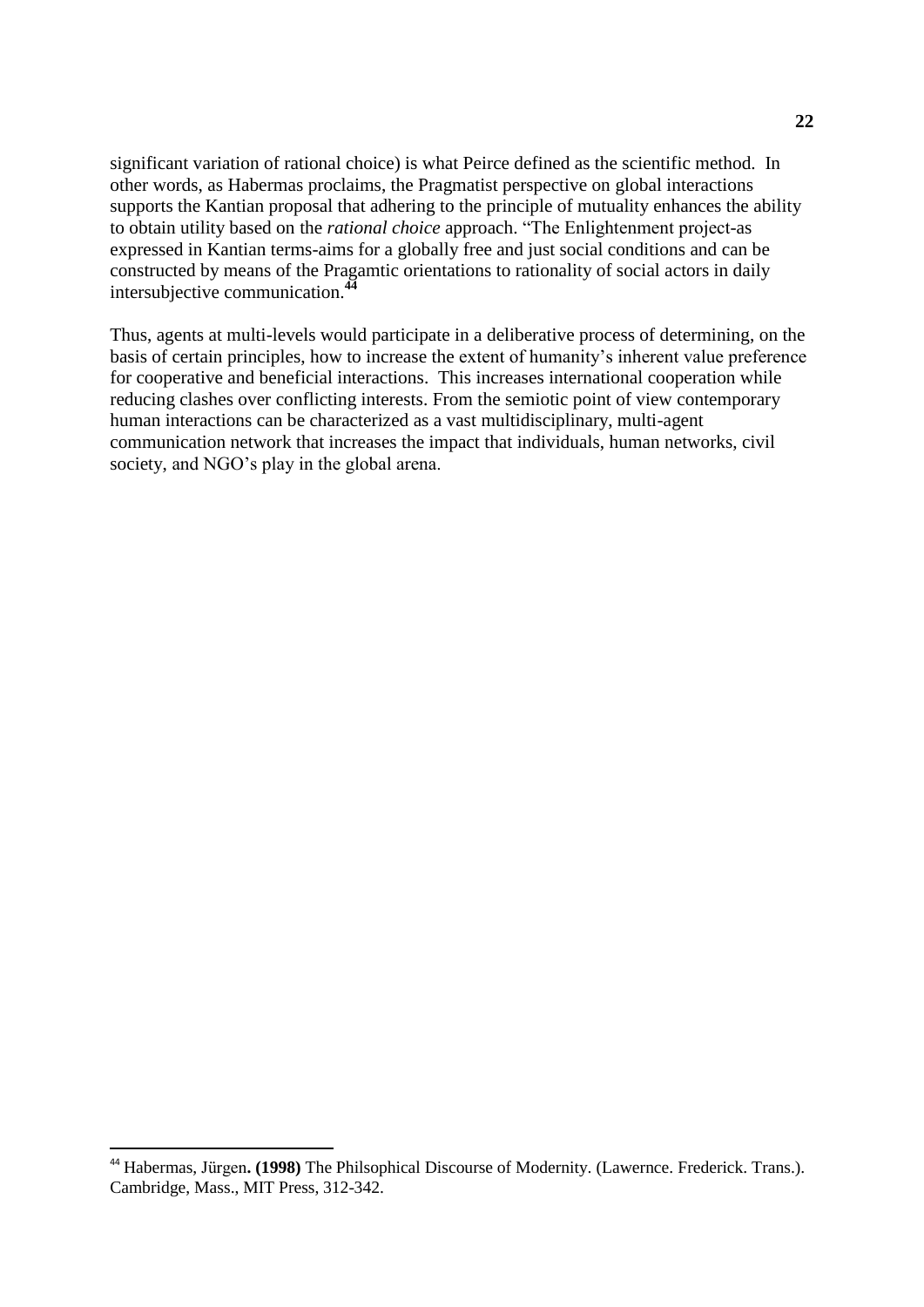## **References**

Abler, Ronald. (1991) Global Interdependence and its Consequences. *Collapsing Space and Time: Geographic Aspects of Communications and Information*. (Brunn, Stanley and Leinbach, Thomas. Edts.). London, Harper Collins.

Apel, Karl- Otto. (2007) Discourse Ethics, Democracy, and International Law: Toward a Globalization of Practical Reason. *The American Journal of Economics and Sociology Details*, VOL 66; Number 1.

Aritotle, (1996) *The Politics and The Constitution of Athens*. Cambridge, UK, Cambridge University Press.

Bauer, Harry and Brighi, Elisabetta. (2009) Introducing Pragmatism to International Relations." *Pragmatism in International Relations* (Bauer & Brighi-editors). New York, Routledge.

Benjamin, Andrew. (1977) Eisenman and the Housing of Tradition. *Rethinking Architecture: A Reader in Cultural Theory*. (Leach, Neil. Ed.) New York, Routledge.

Burch, Robert, (*2010)* Charles Sanders Peirce. *The Stanford Encyclopedia of Philosophy. (*Zalta, Edward N. Ed.).

Falcon, Andrea. (2005) *Aristotle and the Science of Nature: Unity Without Uniformity.* Cambridge, UK, Cambridge University Press.

Floridi, Luciando. The Importance of Being Earnest: Skepticism and the Limits of Fallibilism in Peirce. *C.S. Peirce: Categories to Constantinople : Proceedings of the International Symposium on Peirce.* (Brakel, Jaap. and Van Heerden, Michael. Edts.). Leuven, Belgium, University of Leuven Press: 1998.

Foster, Michael. (2008) *Kant and Skepticism*. Princeton, Princeton University Press.

Freyberg-Inan, Annette. (2004) *What Moves Man: The Realist Theory of International Relations and its Judgment of Human Nature*. Albany, The State University of New York Press.

Gutting, Gary. (1999) *Pragmatic Librealism and the Critique of Modernity*. Cambridge, UK, Cambridge University Press.

Habermas, Jürgen. (2006) Religion in the Public Sphere.(translated by Gaines). *European Journal of Philosophy*. 14.

#### Habermas, Jürgen**. (1998) The Philsophical Discourse of Modernity. (Lawernce. Frederick. Trans.). Cambridge, Mass., MIT Press.**

Hildebrand, David, L. (1996) Genuine Doubt and the Community in Peirce's Theory of Inquiry. *Southwest Philosophy Review* 12:1.

Johnston, Ian. (1997) Lecture on Aristotle's Nicomachaean Ethic*. Liberal Studies Lecture 301*.

Merrell, Floyd. (1997) *Peirce, Signs and Meaning*. Toronto, University of Toronto Press.

Misak, Cheryl. (2000) *Truth, Politics, Morality: Pragmatism and Deliberation*. London, Routledge.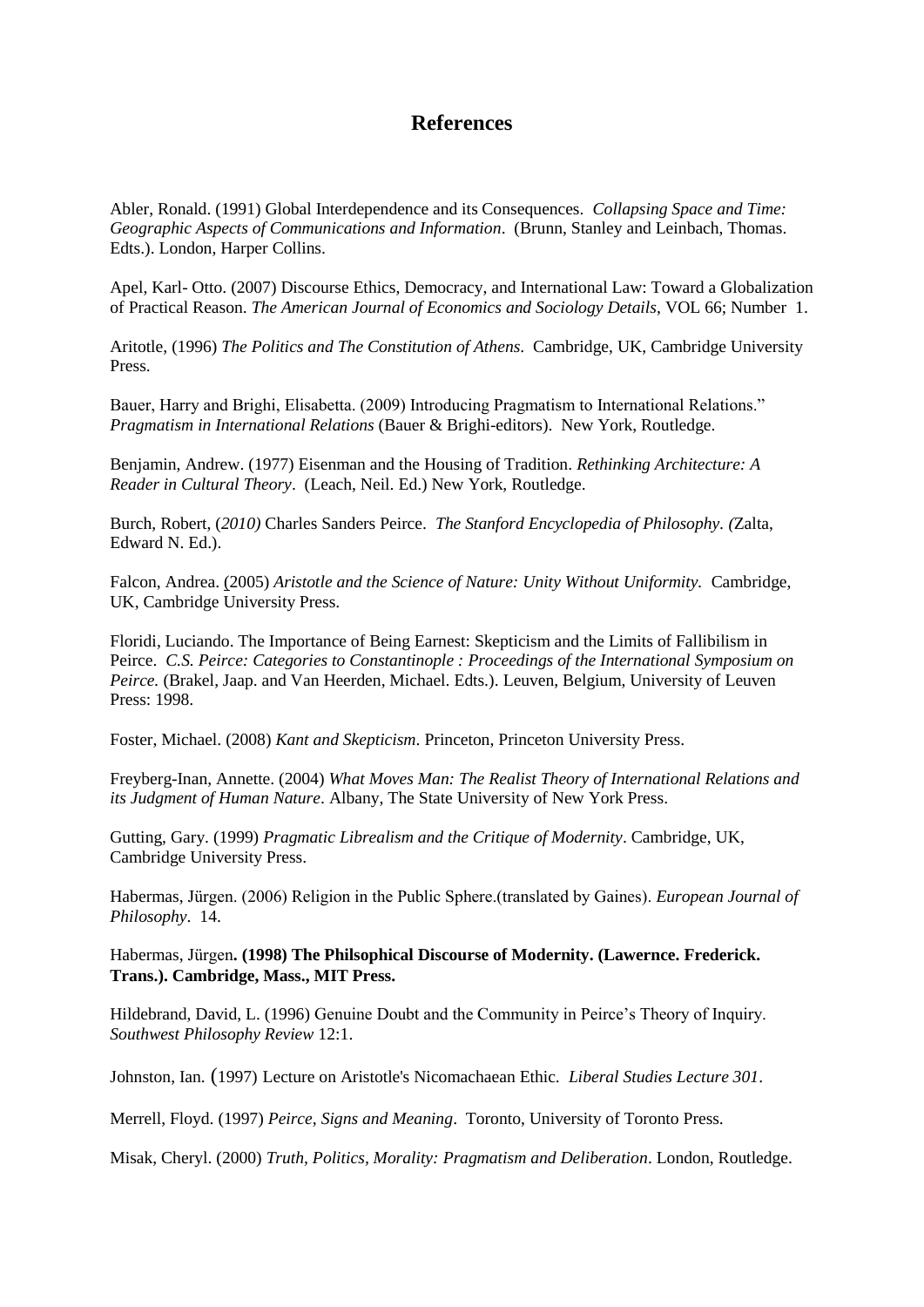Monoson, Sara. and Loriaux, Michael. (2007) Pericles, Realsim and the Normative Conditions for Deliberative Action. *Classical Theory in International Relations* (Jahn, Beate. Ed). UK, Cambridge University Press.

Parker, Kelly. (1996) Pragmatism and Environmental Thought*. Environmental Pragmatism* (edited by Light, Andrew and Katz, Eric). London, Routledge

Peirce, Charles, Sanders. (1974) The Collected Papers of Charles Sanders Peirce Volume 4 (edited by Hartshorne and Weiss). Cambridge, Harvard University Press.

Peirce, Charles, S. (1974) Ethical and Esthetical Goodness*. Collected Papers of Charles Sanders Peirce* (edited by Hartshorne and Weiss). Cambridge, Harvard University Press.

Peirce, C. S. (1878) How to Make our Ideas Clear. from *Writings of Charles S Peirce*, Volume 3. Indiana University Press.

Peirce Charles, Sanders. (1955) *Philosophical Writings of Peirc*e (Buchler, Justus. Ed.). New York, Dover Publications.

Peirce Charles, Sanders. (1958) *Selected Writings* (ed. by Philip Wiener). New York: Dover Publications.

Peirce, Charles S. (1958) Some Consequences of Four Incapacities. *Journal of Speculative Philosophy* **2.**

Pollack, Mark. (2005) Theorizing the European Union: International Organization, Domestic Polity, or Experiment in New Governance? *The Annual Review of Political Science***,** Vol. 8.

Ransdell, Joseph. (2002) The Relevance of Peircean Semiotic To Computational Intelligence Augmentation. *Workshop on Computational Intelligence and Semiotics II*.

Rauscher, Frederick, (*2008)* Kant's Social and Political Philosophy. *The Stanford Encyclopedia of Philosophy.* (Zalta, Edward, N. Ed.). [http://plato.stanford.edu/entries/kant-social-political/]

Rytövuori-Apunen, Helena. (2005) Forget 'Post-Positivist' IR!: The Legacy of IR Theory as the Locus for a Pragmatist Turn." *Cooperation and Conflict: Journal of the Nordic International Studies Association*, Vol. 40:2.

Shusterman, Richard. (2004) *The Range of Pragmatism; and the Limits of Philosphy*. Oxford, UK. Blackwell Publishing.

Sobrinho, Blasco, Jose. (2001) *Signs, Solidarities, and Sociology.* Oxford, England, Rowman and Littlefield Publishers.

Smyth, Richard. (1994) What Logic Can Learn from Ethics. *Peirce and Value Theory.* (Herman, Parret. Edt.), Amsterdam, John Benjamins Publishing Company.

Viona-Motoc, Iulia. (1999) Moral Rule and Rule of Law in International Relations: Common Sense, Political Realism, Skepticism, in a Decade of Transformation. *IWM Junior Visiting Fellows Conference, Vienna,* Vol. 8.

Višňovský, Emil. (2009) Introductory: The Gobal Potential of Pragmatism. *Human Affairs*. Volume 19, Number 1.